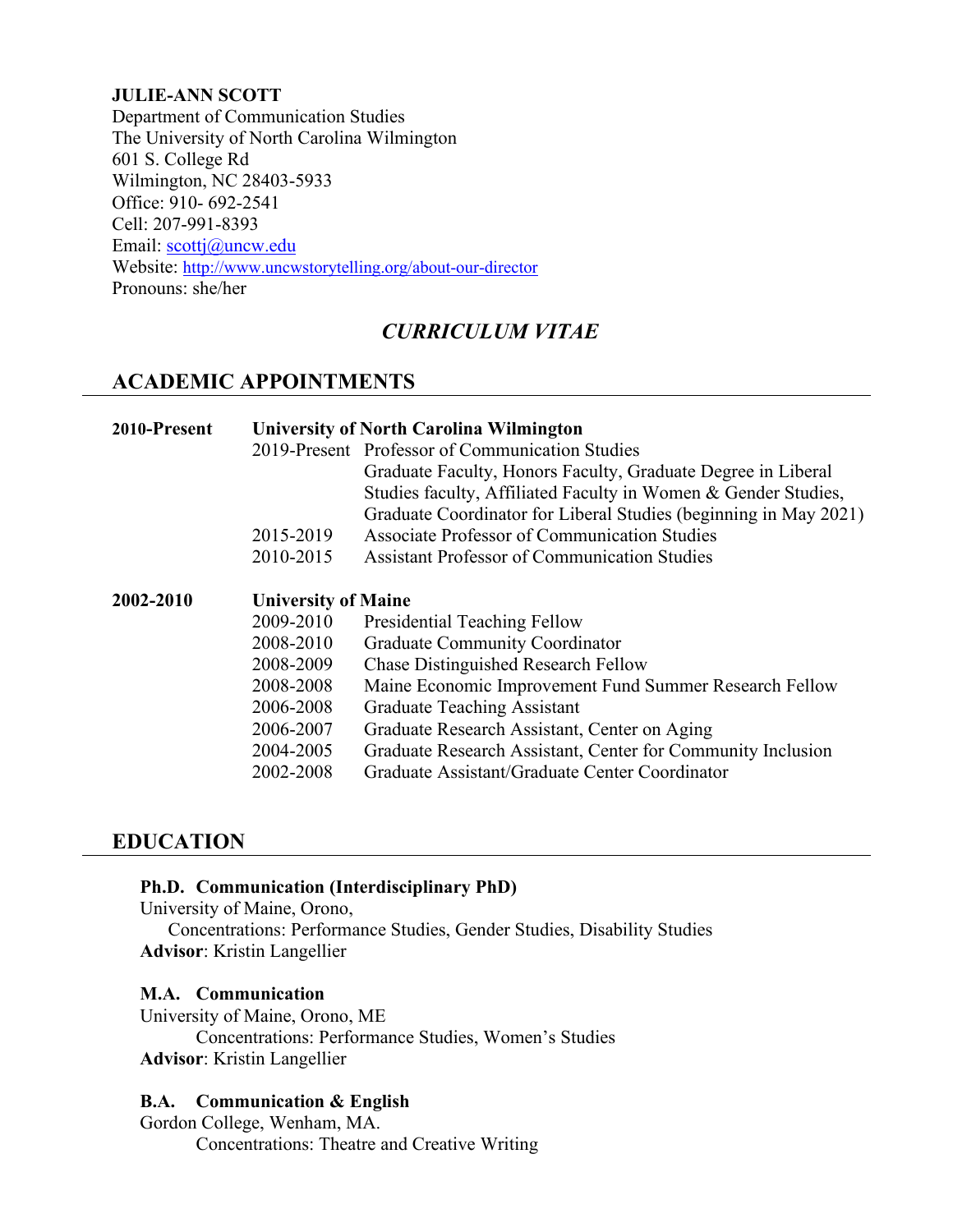# **AWARDS AND RECOGNITIONS**

## **Awards Related to Research**

*Names of Specific Publications that were honored are highlighted in publications*

- 1. [Lilla Heston Award for Outstanding Scholarship in Interpretation and Performance Studies,](https://uncw.edu/news/2020/09/professor-julie-ann-scott-pollock-wins-prestigious-national-communication-association-award.html#:%7E:text=Julie%2DAnn%20Scott%2DPollock%2C,from%20the%20National%20Communication%20Association.)  [National Communication Association,](https://uncw.edu/news/2020/09/professor-julie-ann-scott-pollock-wins-prestigious-national-communication-association-award.html#:%7E:text=Julie%2DAnn%20Scott%2DPollock%2C,from%20the%20National%20Communication%20Association.) 2020.
- 2. Top Ethnographic Book (Contributing Author of edited collection), National Communication Association (volume edited by Amber Johnson & Benny LeMaster.), 2020.
- 3. [Top Ethnographic Book,](https://uncw.edu/cas/about/news/2018/uncw-communication-studies-professor-julie-ann-scott-pollock-recognized-for-best-publications-of-2018.html) National Communication Association, 2018
- 4. Top Ethnographic Article, National Communication Association, 2018
- 5. Top Ethnographic Book Chapter, National Communication Association, 2018
- 6. [YWCA Woman of Achievement in Education for the Cape Fear Region,](https://portcitydaily.com/story/2018/04/10/professor-recognized-for-her-work-helping-other-feels-comfortable-with-those-who-are-stigmatized/) 2018 *Empowering Women and Eliminating Racism in the Cape Fear Community. Award focused on both teaching and intersectional research for social justice.)*
- 7. [Top Ethnographic Article,](https://uncw.edu/news/2016/12/national-communication-association-honors-scott-pollocks-article-as-one-of-years-best.html) National Communication Association, 2015
- 8. [Awarded the "Woman to Watch" in Education by](https://www.wilmamag.com/2015-women-to-watch-award-in-education/) *Wilma Magazine: Wilmington's Successful [Women,](https://www.wilmamag.com/2015-women-to-watch-award-in-education/)* 2015 (*highlighted for Outstanding Contributions to the Community through UNCW Performance Studies Research and Teaching).*
- 9. Janet Ellerby Award for Gender Studies Research, University of North Carolina Wilmington, 2012
- 10. Top Competitive Conference Papers, National Communication Association, 14 instances *Paper titles are highlighted under conference presentations*

# **Awards for Creative Work**

#### **Competitvely Selected Solo Performance**

Scott, J.A. (writer and performer), Trimble, F. (director). *Gazed At: Stories of a Mortal Body* **Official Selection for 2020 Cucalorous Live Stage –** *Virtual Streaming due to Pandemic*

#### **Competivitely Selected Films**

- 1. Scott, J.A. (writer and director), Bolduc, B. & Trimble, F. (directors). *Memories That Matter: Elders' Memories of Love and Loss.* **Official Selection for the National Communication Association's 2015 Film Festival in Los Vegas**
- 2. Scott, J.A. (writer and director), Bolduc, B., Trimble, F (directors). *Cripping: A Performance Ethnography of Disability and Identity*. **Honorable Mention at the National Communication Association's 2015 Film Festival in Los Vegas**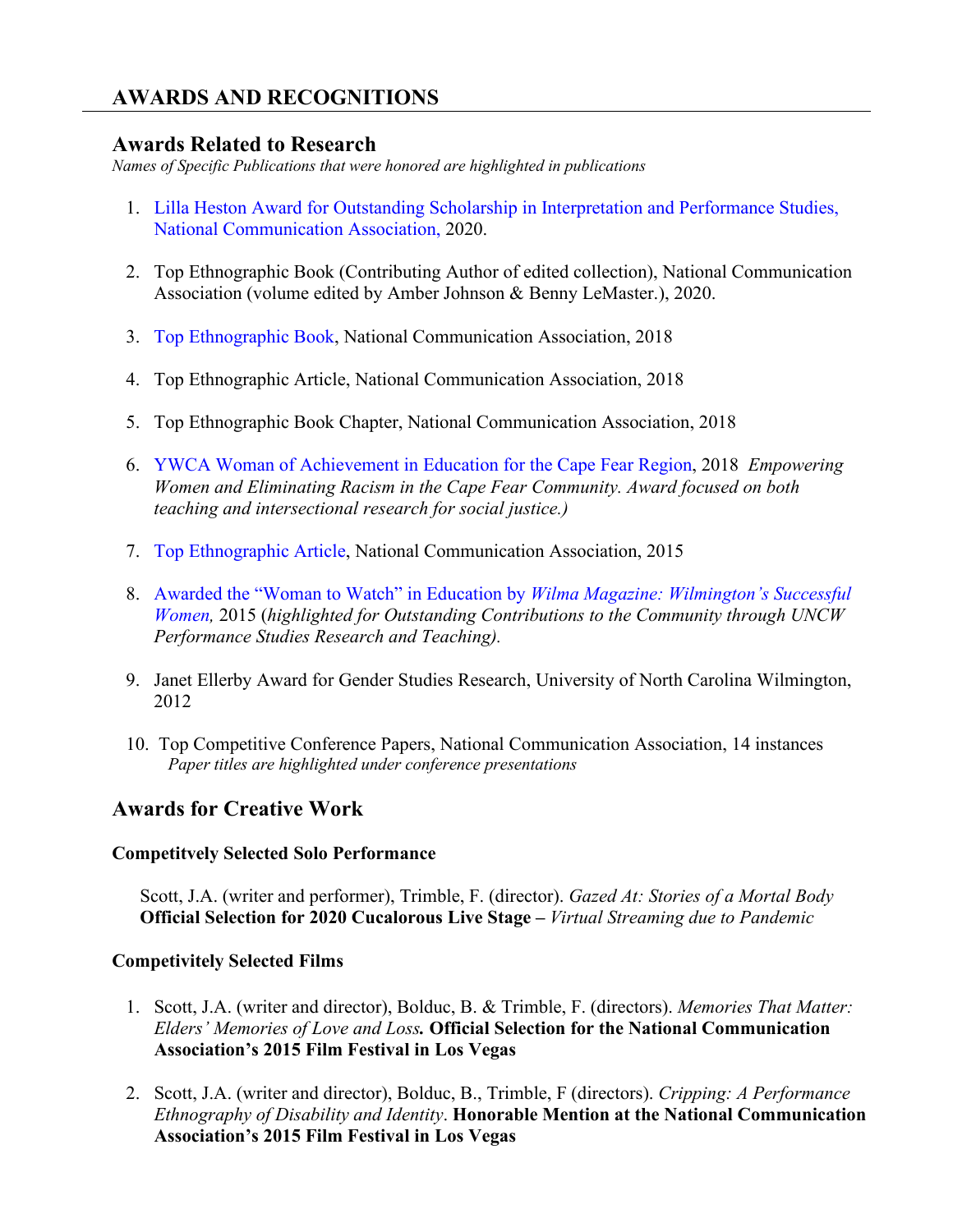# **Awards Related to Teaching**

- 1. [Donald H. Ecroyd Award for Outstanding Teaching in Higher Education,](https://uncw.edu/news/2020/09/professor-julie-ann-scott-pollock-wins-prestigious-national-communication-association-award.html) National Communication Association, 2019.
- 2. Distinguished Teaching Professorship Award, University of North Carolina Wilmington, 2018
- 3. Chancellor's Teaching Excellence Award, University of North Carolina Wilmington, 2017
- *4.* Presidential Teaching Fellowship, University of Maine, 2009 (*Awarded to an outstanding Graduate Student to take over a tenured faculty's teaching course load while on sabbatical)*

# **Awards for Service**

- *1.* Distinguished Award for Scholarly Engagement and Public Service, University of North Carolina Wilmington, 2015
- 2. Dean's Award for Outstanding Service to the Graduate School, University of Maine (2008 & 2009)
- 3. Maine Legistlature's Recognition for Outstanding Contributions to the State (2006)

# **RESEARCH**

### **Areas of Research Interest**

#### **Communication as Performance**

**Methodology:** Personal Narrative as Performance of Identity and Daily life; Critical Ethnographic Performance; Autoethnographic Performance; Applied Learning and Critical Pedagogy

**Subject Interests:** Stigmatized Embodiment with emphases in disability, illness, aging, mortality, whiteness, gender, and sexuality

# **Publications**

### **Refereed Books**

- 1. Jeffress, M, Ferris, J. Scott, J, & Cypress, J. (Proposal Accepted). *Disability and Communication Handbook*. London: Palgrave MacMillan.
- 2. Scott, J.A. (2018). *Embodied Performance as Applied Research Art and Pedagogy*. London: Palgrave MacMillan. **Winner:** Lilla Heston Award for Outstanding Scholarship in Interpretation and Performance Studies, National Communication Assocation **Winner:** Best Ethnographic Book of 2018, Ethnography Division, National Communication Assocation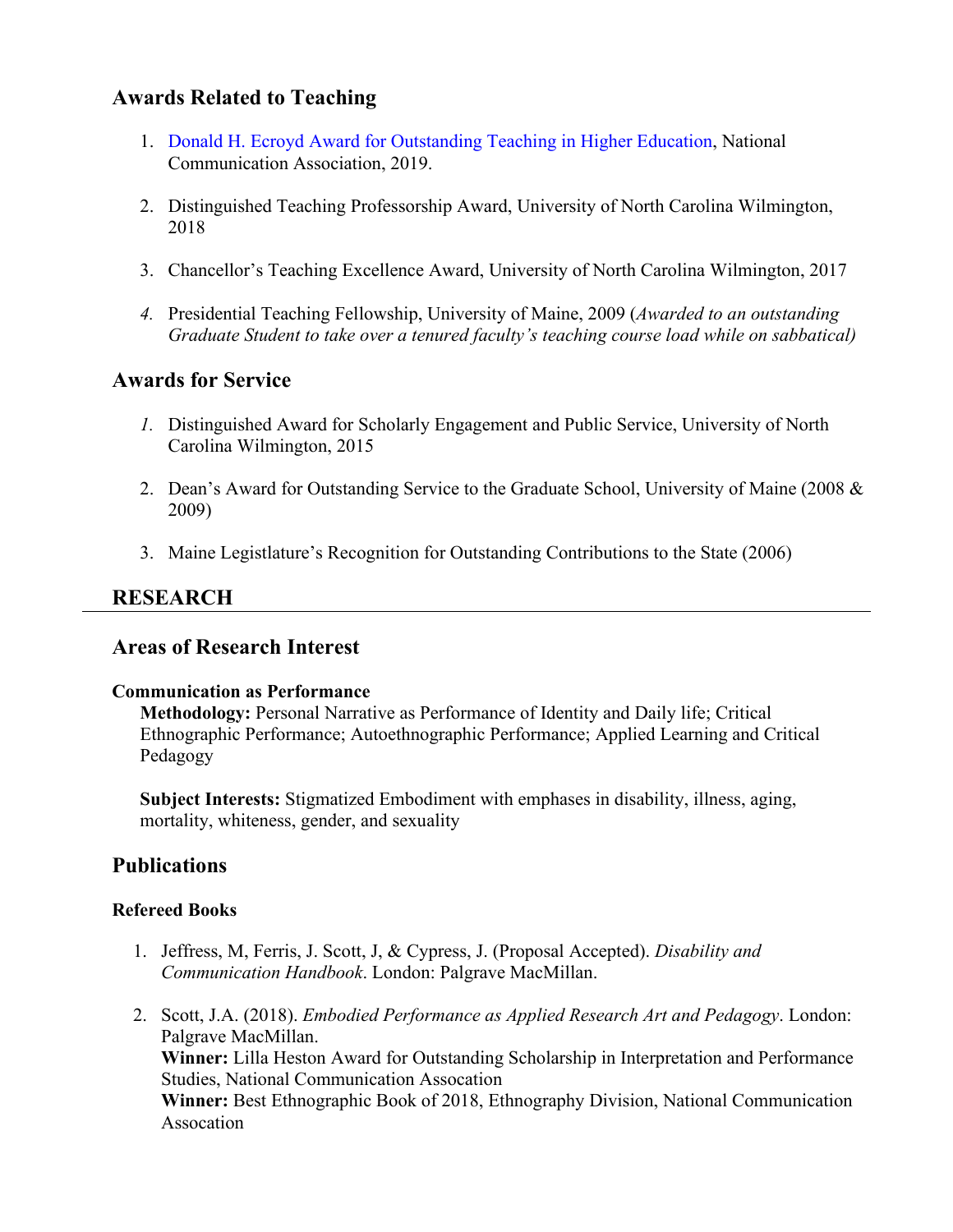**Refereed Journal Articles** *(23 total referreed journal articles: 17 solo-authored, 6 co-authored) \*represents undergraduate student co-author*

- 1. Scott, J.A. & Olsen, R. (Under Review). Connecting Through Children's Literary Performance while Socially Distancing: The Challenges and Possibilities of Children's Literary Storytelling for At-Risk Audiences.
- 2. Hamzehee, J., Collins, C. Stevenson Schaffer, T., Scott, J.A., Gamboa, E., Baldwin, A. (2020). Surviving the Solo Show Wilderness: Exploring One-Person Performance Processes through the Metaphor of Wilderness Survival. *Liminalities: A Journal of Performance Studies,* 16(4).
- 3. Scott, J. (2020). Redirecting a university storytelling troupe for at-risk elementary students for course credit A story of Embodied empathy, literary, and personal transformation. *Text and Performance Quarterly. 39(4). Highlighted by the National Communication Association in [Communication Currents](https://www.natcom.org/communication-currents/how-undergraduate-and-elementary-students-learn-through-performance)*
- 4. Scott, J.A. (2020). And Then I Stopped Trying to Fit A Tale of a White Visible/Disabled Scholar's Rejection of the Religion of Merit. *Departures in Critical Qualitative Research*  9(1).
- 5. Scott, J.A. (2019). Performing Narratives of Self in Memory Loss: The Visceral Remains. *Text and Performance Quarterly* 39(2), 116-134.
- 6. Scott, J.A. (2018). Embracing the Vulnerabilities and Possibilities of Storytelling, Listening, and (Re)Creating Identity with Others. *Storytelling, Self, Society,* 14(2).
- *7.* **Scott, J.A.** & \*Houtzer, H. (2018). She Was Here: Narrative Research as Resistance to the Loss of 'Culturally Uncomfortable' Identities. *Qualitative Inquiry*, 24(2), 134-150. **Winner:** National Communication Association's Best Ethnographic Article of 2018
- 8. **Scott, J.A.,** Bolduc, W. J., Trimble, F. P. (2015). Co-Creating Cripping: A Performance Ethnographic Research Project as Undergraduate Pedagogy. *Liminalities: A Journal of Performance Research,* 11(4), 1-23.
- 9. Scott, J.A. (2015). Using Celebrities to Teach Autoethnography: Reflexivity, Disability, and Stigma. Popular Culture Studies Journal, 3(2), 505-519.
- 10. Scott, J.A (2015). Narrative Performance Research: Co-Storying "Almost Passing." *Departures in Critical Qualitative Research.* 4(3), 70-91. **Winner:** National Communication Association's Best Ethnographic Article for 2015
- 11. Scott, J.A. (2015). Almost-Passing Physically Disabled Femininity and Cultural Power: A Performance Analysis of Personal Narrative. *Women's Studies in Communication,* 38(2) 227- 249.
- 12. Scott, J.A. (2015). The Delight, Desire, and Danger of Performance in Performance of Literature: A Pedagogical Script in Revision. *American Communication Journal.* 17(1).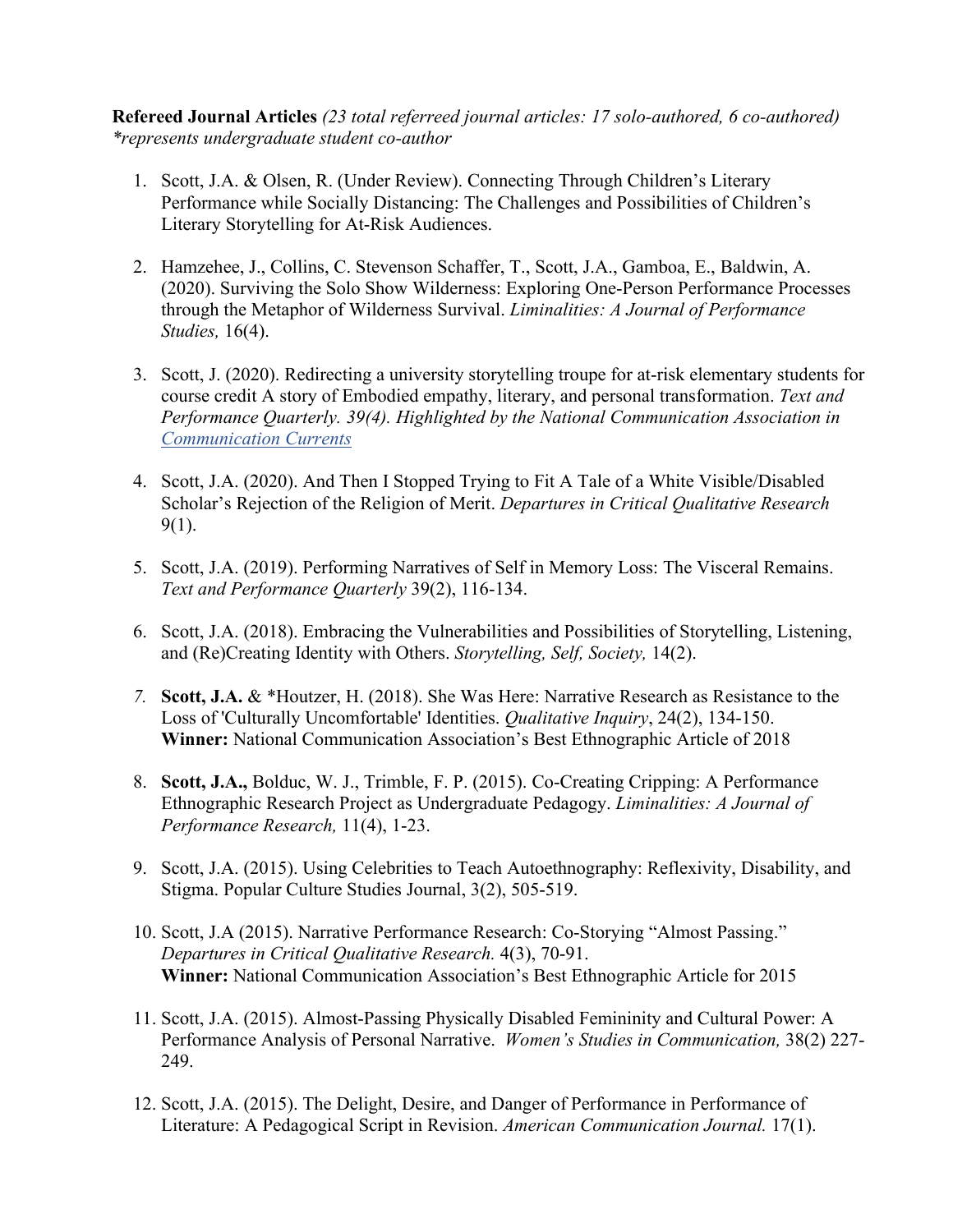- 13. Persuit, J., Scott, J.A, Olsen, R. (2014). Back to the Future: Cicero's Five Canons as an Assessment Framework for an Undergraduate Communication Studies Department. *Journal of the Association for Communication Administration* 33(2), 35-48.
- 14. Scott, J.A. (2014). Illuminating the vulnerability of hegemonic masculinity through a performance analysis of physically disabled men's personal narratives, *Disability Studies Quarterly,* 34(1).
- 15. Scott, J.A. (2013). Performance Studies: Because I needed a better way to see and be in this world. *Text and Performance Quarterly*, 33(4) 425-430.
- 16. Scott, J.A. (2013). We feed off the other: Master Bulimic Narrative as cultural materialization. *American Communication Journal.* 15(3), 24-39.
- 17. Scott, J.A (2013). Problematizing a Researcher's Performance of 'Insider Status' in the Analysis of Physically Disabled Professionals' Personal Narratives: An Autoethnography of 'Designer Disabled' Identity. *Qualitative Inquiry, 19*(2), 101-115.
- 18. Scott, J.A. (2012). "Cripped" Heroes: An analysis of physically disabled professionals' personal narratives as performance of identity. *Southern Communication Journal, 77*(4), 307- 328.
- 19. Scott, J.A. (2012). Performing post-Accident professional identity in personal narrative: Grappling with embodied vulnerability. *Liminalities: A Journal of Performance Studies, 8*(3), 1-22.
- 20. Scott, J.A. (2012). Performing hyperembodiment: Stories of and through physically disabled bodies. *Text and Performance Quarterly,* 32(2), 100-120.
- 21. Scott, J.A. (2011). Attending to the disembodied character in research on professional narratives: How the performance analysis of physically disabled professionals' personal stories provides insight into the role of the body in narratives of professional identity. *Narrative Inquiry, 21*(2), 238-257.
- 22. Scott, J.A. & Cloud, N.E. (2008). Reaf[Firm]ing the ideal: A focus group analysis of the dove campaign for real beauty. *Advertising and Society Review*, 9(4).
- 23. Scott, J.A. (2008). Performing unfeminine femininity: A performance analysis of bulimic women's personal narratives. *Text and Performance Quarterly*, 28(1), 116-138. *(Highlighted by the National Communication Assocation in [Communication Currents\)](https://www.natcom.org/communication-currents/stories-bulimia-describing-normal-abnormality).*

#### **Refereed Book Chapters**

- 1. Scott, J.A. (Accepted). Communicating Disabled Athletic Identity: Embodying Contradiction in Able-Biased Culture. Edited by Jeffress, M., Ferris, J, & Scott, J., Cypress, J. *Disability and Communication Studies Handbook.* London: Palgrave MacMillan
- 2. Scott, J.A. & Herold K. (2018). "Almost Passing, Using Disability Disclosure to Recalibrate Able-Bodied Bias in the Classroom." In Jeffress, M.S. *Teaching with a Disability: Student and Teacher Experiences of Disability in the Classroom.* New York: Routledge.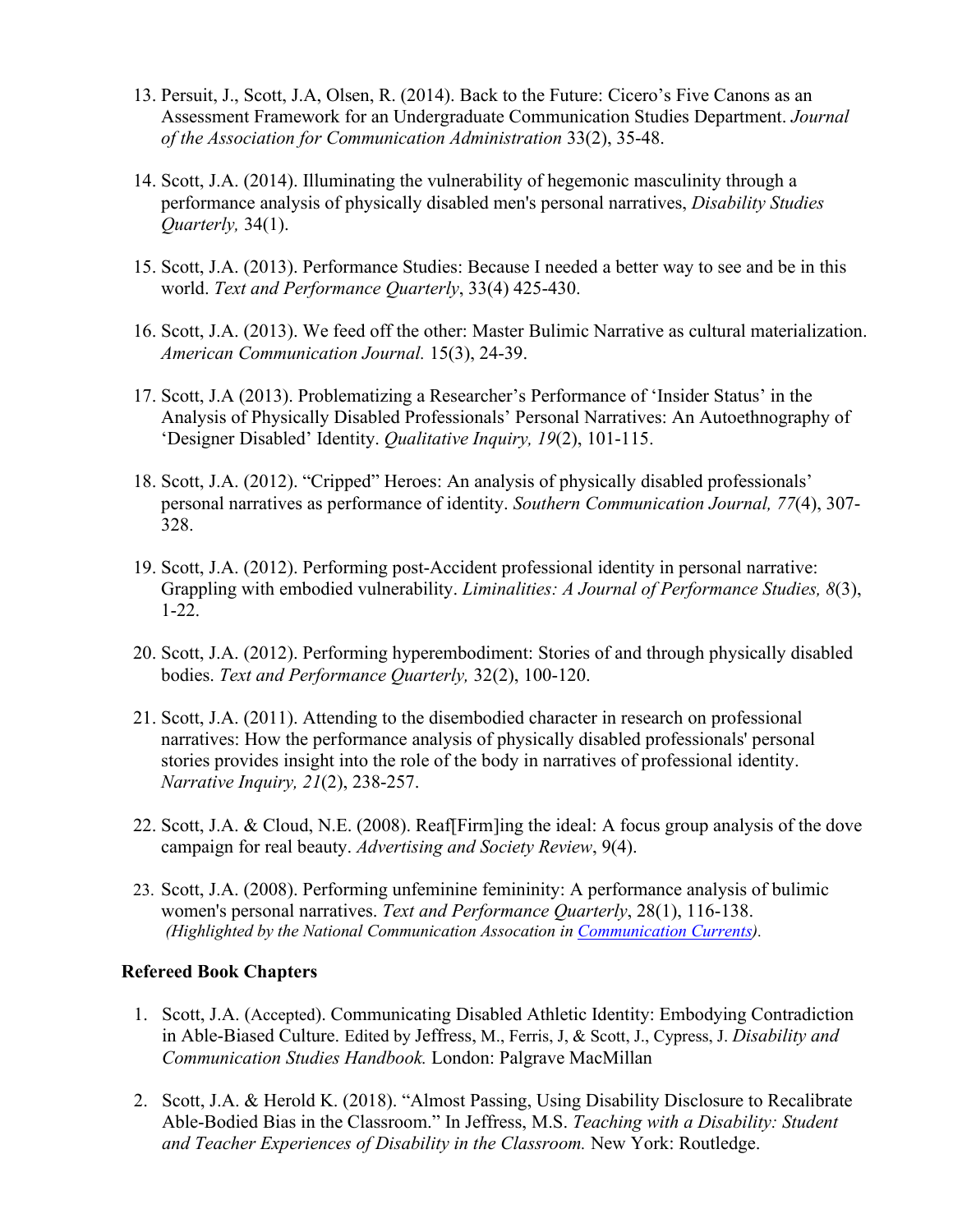**Winner:** National Communication Association's Best Ethnographic Book Chapter of 2018

- 3. Scott, J.A (2012). Cultural Anxiety Surrounding a Plastic Prodigy: A Performance Analysis of Michael Jackson as an Embodiment of Post-Identity Politics. In Chris Smit, (Ed.) *Michael Jackson: Grasping the Spectacle*. London: Ashgate Publishing.
- *4.* Scott, J.A (2010). Performing Unfeminine Femininity: Bulimic Women's Personal Narratives as Performance of Identity. In Bruce Henderson and Noam Ostrander (Eds.), *Understanding Disability Studies and Performance Studies.* London: Routledge.
- 5. Scott, J.A. (2009). "Bodies as revised texts: A feminist rhetorical analysis of America's Next Top Model." In Lancioni, J. (ed), *Fix me up: Essays on television dating and makeover shows.* McFarland.

### **Refereed Productions: Stage**

Scott, J.A. (writer and performer) Trimble F. (director). (2020). *Gazed At: Storries of a Mortal Body.* 

- Competivitely selected Live Streamed Performance for 2020 Cucalorus Film and Performance Festival.
- Competitevly Selected for the National Communication Association's National Conference in Baltimore Maryland 2020.
- Plenary Performance for the International Congress on Qualitative Inquiry May 2021 (selected by a peer committee for spotlight showcase)

#### **Refereed Productions: Film**

- 1. Scott, J.A. (2018). My Mother's Daughter is My Sons' Mother: A Performance Piece. *Women & Language 40(2).* Published with artist statement.
- *2.* Scott, J.A**.,** Bolduc, W. & Trimble, F. (2015/2013). *Cripping: A Performance Ethnography of Physical Disability and Identity.* Performance at the National Communication Association in Washington, D.C & published in *Liminalities: A Journal of Performance Research.*
- *3.* Scott, J.A., Bolduc, W., Trimble, F. (2015). *Memories that Matter: A Performance Ethnography of Love and Loss.* 
	- Competitively selected to debut at the National Communication Assocation's 2016 film festival in Los Vegas

# **Invited Published Works**

### **Book Chapters**

1. Scott, J.A. (proposal accepted). Disability and Communication Research: Attending to the Mortal Body. For edited volume on Communication Research edited by Beck, C. for Routledge. Draft due July 30, 2021.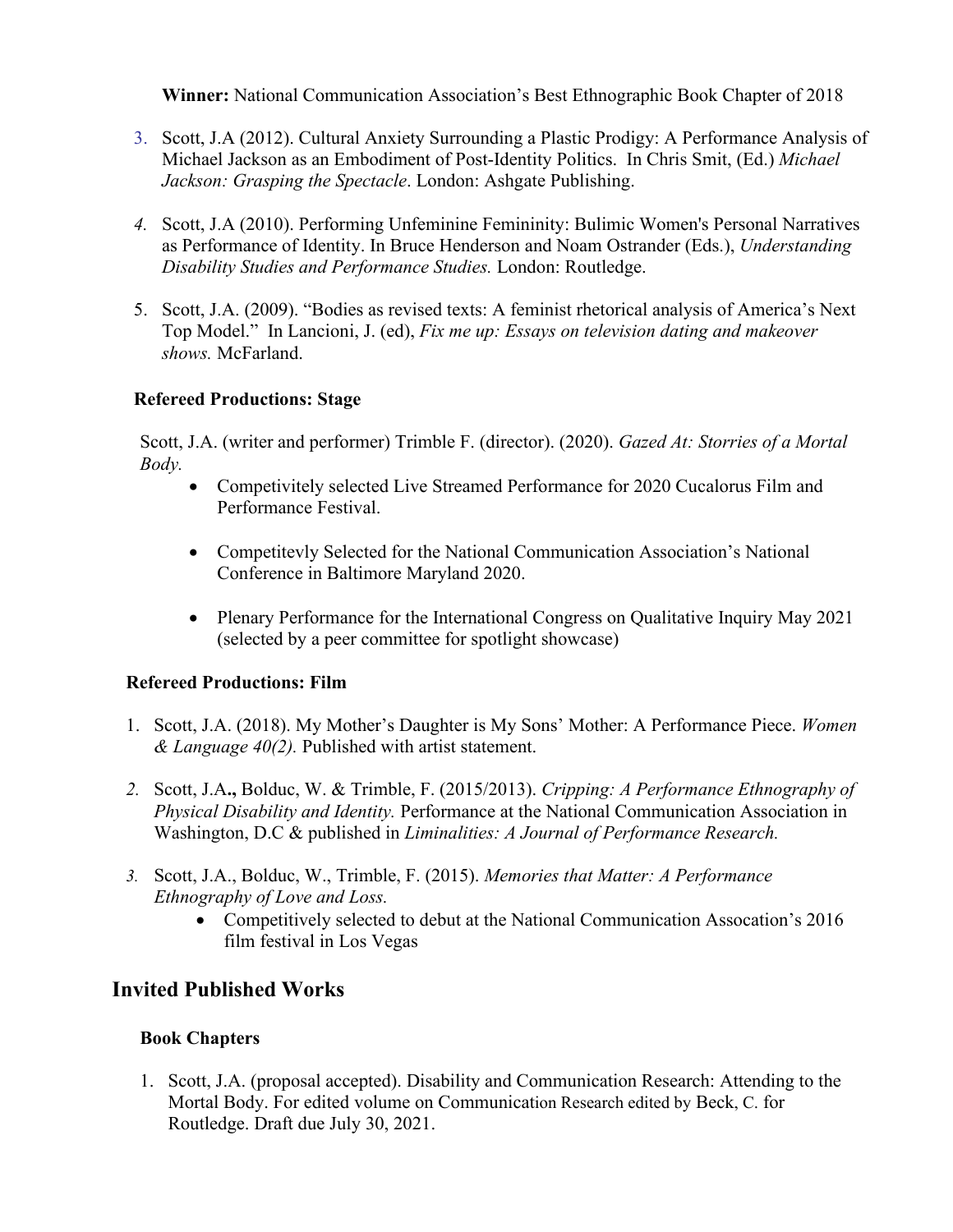- 2. Scott, J.A. (proposal accepted) Co-Narrating Aging and Trauma: Returning to Interviews with participants in a bulimic study at middle age and 20 years post-study. For Edited Volume: Performance Research edited by: Mock, R., Young, H. & Landon De Laguera, V. for Routledge. Draft due July 1, 2021.
- 3. Scott, J.A. (draft accepted). Personal Narrative as Performance of Identity: Embracing the Visceral, the Collaborative, and the Susceptibility of Story in Research. (Invited book chapter for the *Routledge Handbook of Performance Research*, edited by Craig Gingrich Philbrook and Jake Simmons)
- 4. Scott, J.A. (2020). Raising Masculinity Entangled in Disability and Femininity: My Performance of Parenting White 'boys'. (Invited book chapter for *Dancing with Gender in the Intersections: Critical Autoethnography, Intercultural Communication, and the Case for Gender Futurity* edited by Amber Johnson and Benny LeMaster

**Winner:** contributing author to National Communication Association's Best Book in Ethnography, 2020. (Complete edited collection won)

### **Scripts with Artist Statements**

- 1. Scott, J.A. (2019). I mean there's nothing to worry about…until there's something to worry about: An autoperformance of tenure, promotion, and annual review in a right to work state. *International Review of Qualitative Research*, 12(3), 249-257.
- 2. Scott, J.A. (2018). Creating and performing "I accept my role: A Response to Ed Mabrey's Poem "The libretto of the Opera: Death of a Black Boy." *Departures in Critical Qualitative Research.* 7(4), 179-186.

**Invited Talks and Performances** (9 total: 7 as solo guest, 1 as a panel, \*indicates UNCW undergraduate student alumni co-presenters)

### **Public Talks**

- 1. Personal Storytelling for Social Justice, Part of a Panel with \*Fleming M, \*Moriarty, L for St. Louis Community College- Forest Park scheduled for April 6, 2021.
- 2. [Embodied: Sex, Dating and Physical Disabilities, Part of a Guest Panel for WUNC State](https://www.wunc.org/post/embodied-sex-and-dating-physical-disabilities)  [of Things "Embodied Series" August, 2020.](https://www.wunc.org/post/embodied-sex-and-dating-physical-disabilities)
- 3. Scott, J.A. (November, 2019). Performance, Documentary & Embodied Qualitative Inquiry. International Institute for Qualitative Methodology. [Webinar.](https://www.youtube.com/watch?v=7Flkf-D1gvI)
- 4. TEDx Airlie Speaker: [Targeting the Busy Body: A Hyper-Embodied Embrace of](https://www.ted.com/talks/julie_ann_scott_pollock_targeting_the_busy_body_a_hyper_embodied_embrace_of_mortality)  [Mortality,](https://www.ted.com/talks/julie_ann_scott_pollock_targeting_the_busy_body_a_hyper_embodied_embrace_of_mortality) March, 2019
- 5. Guest on Rachel Hilburn's WHQR Coastline, "[Performance Ethnography and Storytelling](https://www.whqr.org/term/julie-ann-scott-pollock#stream/0)  [for Social Change](https://www.whqr.org/term/julie-ann-scott-pollock#stream/0)," Solo interview July, 2018.
- 6. The State of Things Guest with Frank Stacio ["People Made Assumptions About her Body](https://www.wunc.org/post/people-made-assumptions-about-her-body-now-she-studies-embodiment-meet-julie-ann-scott-pollock)  [and Now She Studies Embodiment.](https://www.wunc.org/post/people-made-assumptions-about-her-body-now-she-studies-embodiment-meet-julie-ann-scott-pollock)" Solo Interview June, 2018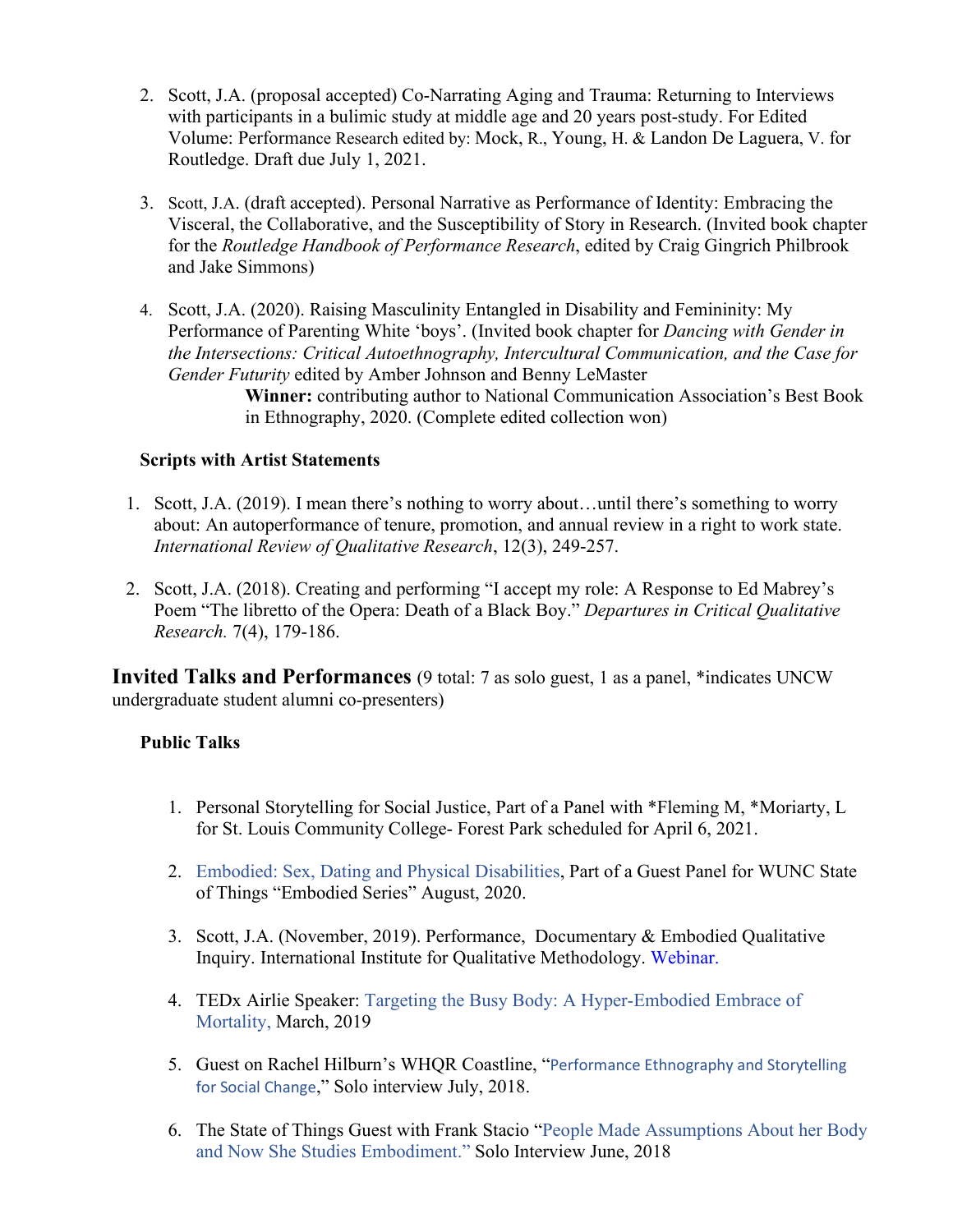- 7. Scott, J.A. (November, 2017). Storytelling Performance: The Visceral, Collabortive, & Susceptible Methodological Reframing of our Practice. Southern Illinois University at Carbondale, Carbondale, Illinois.
- 8. Guest on Rachel Hilburn's WHQR Coastline: ["Understanding the Disability Spectrum:](https://www.whqr.org/post/coastline-ability-spectrum-olympic-athlete-death#stream/0)  [From Olympic Athlete to Dead,](https://www.whqr.org/post/coastline-ability-spectrum-olympic-athlete-death#stream/0)" Solo Interview January, 2017.
- 9. Scott, J.A. (March, 2016). Embracing Mortality/Resisting Ableism: Disability, Culture & Our Inescapable Vulnerability. Women on Wednesdays Invited Speaker, Osher Institute of Lifelong Learning. Wilmington, NC.

## **Invited Solo Performance (Full Length Productions)**

Scott, J.A. *Hyper-Embodied Storytelling: Embracing Mortality in Daily Performance*. (November, 2017). Performed at the University of Southern Illinois, November 2017. Performed as a Visiting Scholar & Performance Artist in Residence.

# **Directed Ensemble Productions**

### **Stage**

- 1. Scott, J.A. (Director and Writer) and student ensemble (2019). *Seizing: Personal Stories of Living with Seizures.* UNCW Campus.
- 2. Scott, J.A. (Director 2016 to Present)**:** *Social Justice Players: An Autoethnographic Production*  Performs Spring Semester at UNCW and Old Books on Front Street. *(Note: Virtual performances for 2019-2020 due to covid.)*
- 3. Scott, J.A. (Director Fall 2010 to the present). UNCW *Storytellers Literary Performance Ensemble* performs virtually for
- 4. Scott, J.A. (Director Spring 2012 to the present). *UNCW Hawk Tale Players Performance Ethnography Ensemble*
- 5. Scott, J.A. (Director and Performer with graduate and undergraduate student cast 2004). Necessary Targets: A Story of Women and War. Performance at the University of Maine

# **Manuscripts in Preparation**

.

- 1. Scott, J. & Trimble, F. (In Process). Staging and Performing, Gazed At. The Disabled Body on Stage. In preparation after completed performance.
- 2. Scott, J.A (In Process). Seizing: Stories of Seizures as Performance of Identity ( Data Collected and Transcribed, themes coded. Student Performance staged on campus and a short performance screened at the National Communication Association.) In conversations about a book proposal to Routledge Communication Series.

# **Peer-Reviewed Conference Presentations** (48 total: 38 single authored, 10 co-authored)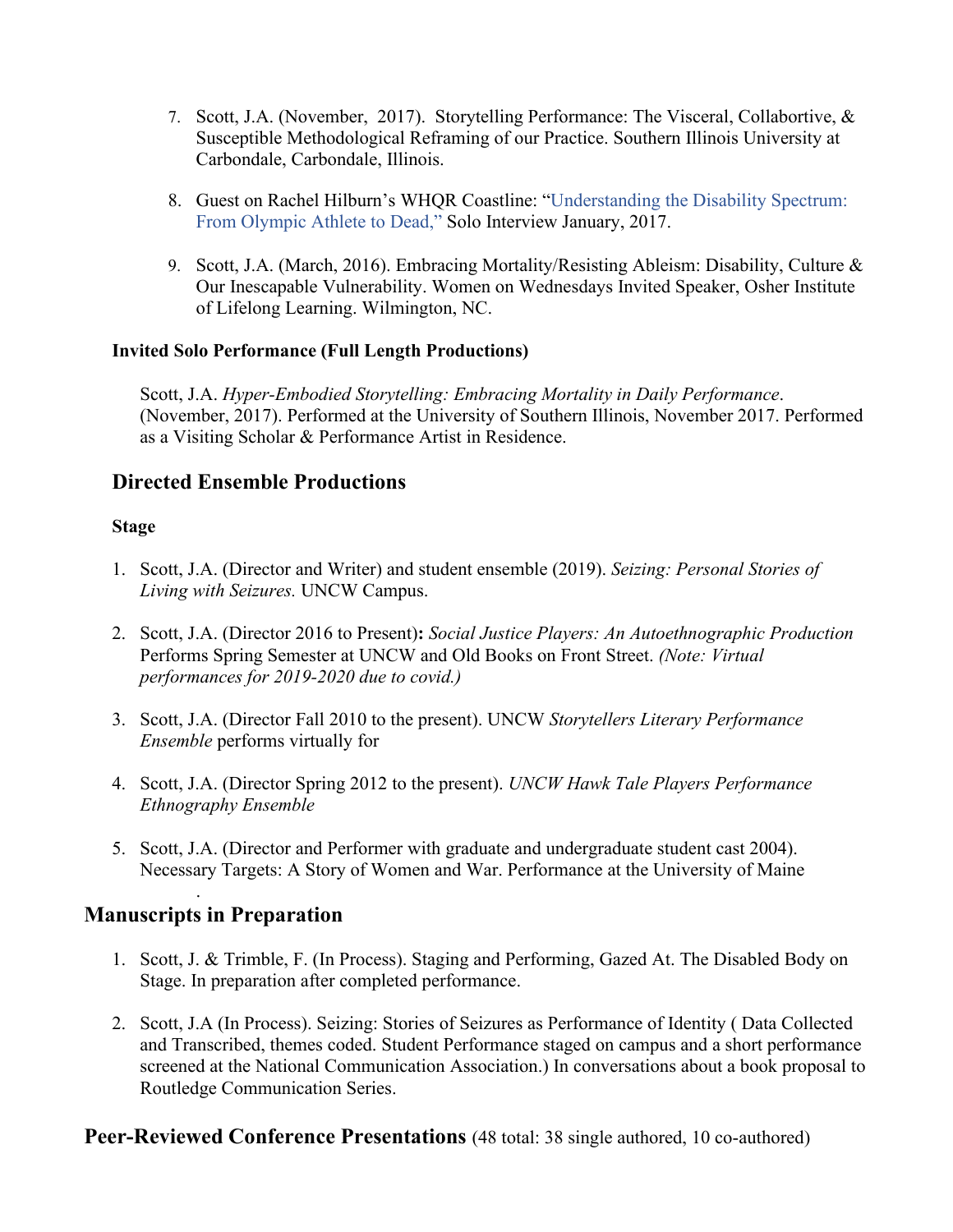**\*** indicates undergraduate student co-presenter

- 1. \*Hemlinger, F & Scott, J.A. Transnational Adoptees' Stories of Identity: A Dialogic Narrative Analysis. Scheduled to present at the International Congress on Qualitative Inquiry" (May 2021).
- 2. Scott, J.A. & Trimble, F. "Navigating the Able Body Gaze in Solo Performance. Schedued to present at the International Congress on Qualitative Inquiry
- 3. Scott, J.A. (2020). Stories of a FitCrip: An Autoethnography of Disability and Athleticism, Presented at the National Communication Assocation, (Virtual Due to the Pandemic). *(Top Competitive Paper, Disability Issues Caucus)*
- 4. Hamzehee, J., Collins, C. Stevenson Schaffer, T., Scott, J.A., Gamboa, E., Baldwin, A. (2019). Surviving the Solo Show Wilderness: Exploring One-Person Performance Processes through the Metaphor of Wilderness Survival. Presented at the National Communication Association, Baltimore, MD.
- 5. Scott, J.A. (2019). Going Against the Seizure Brand: A Performative Struggle Against the Aim For Zero campaign." Presented at the Integrated Marketing Communication Conference, Wilmington, NC.
- 6. Scott, J.A. (2018) Embracing the Vulnerabilities and Possibilities of Storytelling, Listening, and (Re)Creating Identity with Others. Presented at the National Communication Association, Salt Lake City, UT **(***Top Competitive Paper Panel, Ethnography Division)*
- 7. Scott, J.A. (2018) Performing Narratives of Self in Memory Loss: The Visceral Remains. Presented at the National Communication Association, Salt Lake City, UT *(Top Competitive Paper, Performance Studies Division)*
- 8. Scott, J.A. (2018) Seizing: An ongoing Performance Project. Presented at the National Communication Association, Salt Lake City, UT
- 9. Scott, J.A. (2018). There is nothing to worry about Until there is something to worry about. Presented at the Congress on Qualitative Inquiry, Urbana, IL
- 10. Scott, J.A. (2017). There's No Center without the Margins: My Disabled Bodies' Journey to Hyper-Embodiment. Presented at the National Communication Association, Dallas, TX. *(Top Competitive Paper, Disability Issues Caucus)*
- 11. Scott, J.A. (2017) Researcher Positioning as Embodied Experience and Performance. Presented at the National Communication Association, Dallas, TX **(***Top Competitive Paper Panel, Performance Studies Division)*
- 12. Scott, J.A. (2017). Creating Accessible, Pedagogical Storytelling Performances as Research: A Professor/Director's Autoethnography. Presented at the National Communication Association, Dallas TX. *(Top Competitive Paper, Theatre and Multimedia Division)*
- 13. Scott, J.A. (2017). Connecting to the Bodies We Research: The journey to Performance of Personal Narrative Research. Presented at the National Communication Association, Dallas TX.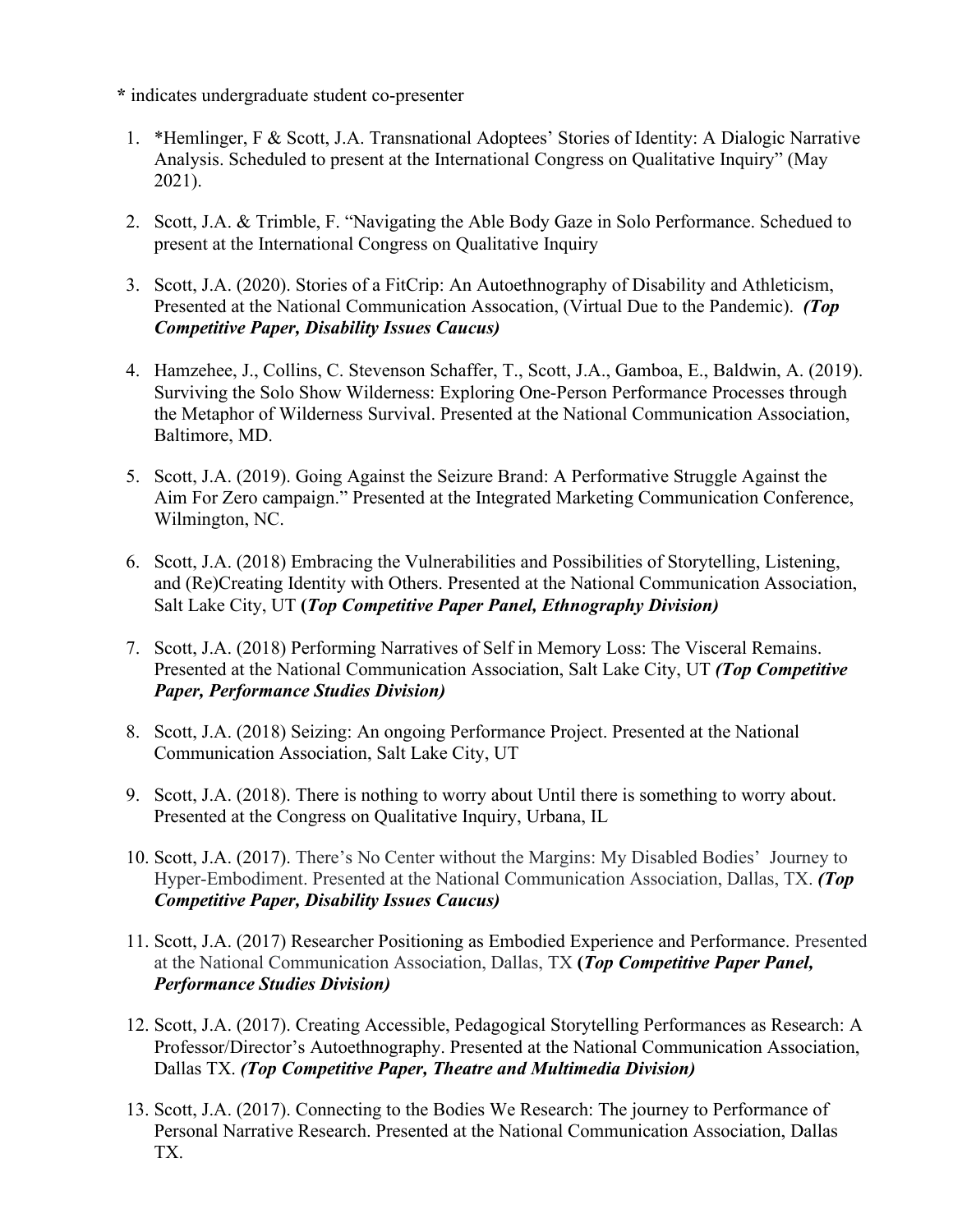- 14. Scott, J.A. (2017). My Disabled Body Remembers. Presented at the Congress on Qualitative Inquiry, Urbana Champaign, IL
- 15. Scott, J.A. (2017). Hyper-Embodied Disabled Identity. Presented at the Congress on Qualitative Inquiry, Urbana Champaign, IL
- 16. Scott, J.A. & \*Houtzer, H. (2016). Elders' Memories of Love and Loss: A Performance Analysis of Personal Narrative. Presented at the National Communication Association, Philadelphia, P.A.
- 17. Scott, J.A. & \*Fleming, M. (2016). But Can't You Do More?: Performing for Social Justice with Community Partners as Applied Learning Pedagogy. Presented at the National Communication Association, Philadelphia, PA **Note: Undergraduate Student-Co-Author**
- 18. Scott, J.A. & \*Fleming, M. (2016). The Imperfect Performance: Applied Learning for Social Justice. Presented at the National Communication Association, Philadelphia, PA
- 19. Scott, J.A., Bolduc, W., Trimble, F., \*Fleming, M, & \*Milliken, C. (2015) Memories that Matter: Creating a Performance Ethnographic film of Elders' Personal Narratives of Memory Loss as Undergraduate Pedagogy. Presented at the National Communication Association, Los Vegas, NV.
- 20. Scott, J.A. (2014). Finding My Story in the Stories of the Similarly Embodied: An Almost-butnot-quite Passing Ethnographer's Dialogic Performance of Narrative Analysis. Paper accepted for presentation at the National Communication Association Conference. Chicago, IL. *(Top Competitive Paper: Ethnography Division)*
- 21. Robert Gutierrez-Perez, Langomasino, A. Pullen, S., Darnell, A., Ferderer, B. Johnson, A., Olzman, M., Rose, H. Salinas, C. **Scott, J.,** Shoemaker, D., Staszel, J, T, Miller (2014). Devising a Performance Future: "Word of Mouth," Bodies in Motion, and Communities of Possibilities at NCA's Past, Present, and Future. Panel discussion accepted for presentation at the National Communication Association Conference, Chicago, IL.
- 22. Scott, J.A. (2014) "Elder Memories and the Constitution of Others through Personal Narratives." Paper presented at the Southeastern Women's Studies Association Conference, Wilmington, NC.
- 23. Scott, J.A (2013). "Illuminating the Vulnerability of Hegemonic Masculinity through a Performance Analysis of Physically Disabled Men's Personal Narratives." Paper presented at the National Communication Association Annual Meeting, Washington, D.C.
- 24. Scott. J.A. (2013). So, it's Not Just About the Text: Shifting the Focus of Performance of Literature to the Performance of Identity and Culture. Paper presented at the National Communication Association Annual Meeting, Washington, D.C.
- 25. Scott, J., Bolduc, W, \*Huss, A. (2013). Cripping the Workspace: The Co-Performing of the Personal in the Polis. Paper presented at the Integrated Marketing Communication Conference in Wilmington, N.C.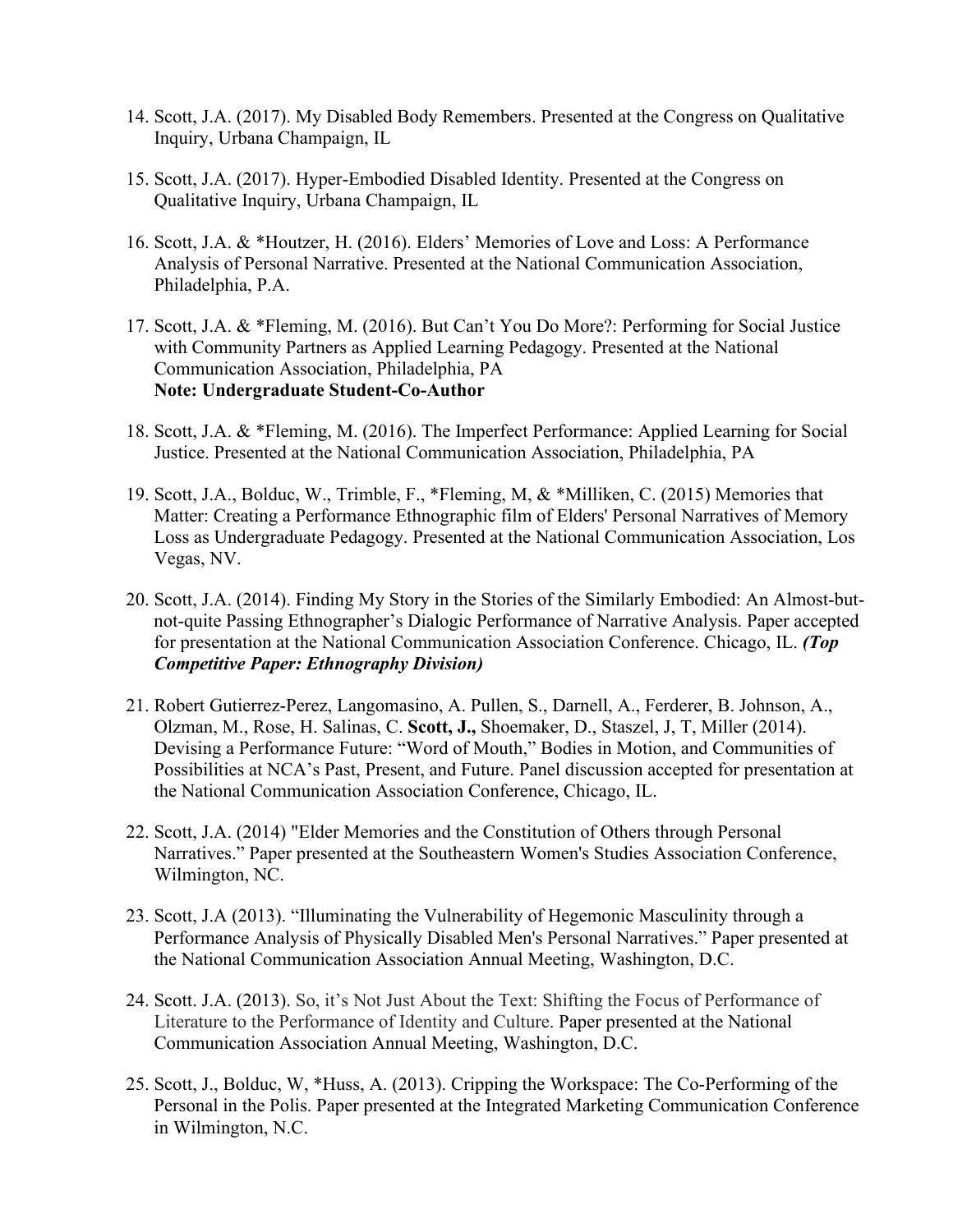- 26. Scott, J.A. (2012). National Communication Association, Orlando, Florida, "Disrupting Binaries through Almost-Passing Physically Disabled Performances of Femininity: A Performance Analysis of Personal Narrative", Paper presented at the National Communication Association Annual Meeting, Orlando, FL *(Top Competitive Paper: Performance Studies Division)*
- 27. Scott, J.A. (2012). "Problematizing a Researcher's Performance of 'Insider Status' in the Analysis of Physically Disabled Professionals' Personal Narratives: An Autoethnography of 'Designer Disabled' Identity", Paper presented at the National Communication Association Annual Meeting, Orlando, FL.
- 28. Scott, J.A. (2012). National Communication Association, Orlando, FL, "We Feed Off the Other: The Master Bulimic Narrative as Cultural Materialization" Paper presented at the National Communication Association Annual Meeting, Orlando, FL.
- 29. Scott, J.A. (2012) Performance and Economies of Ethics, Philadelphia, PA: "Performance Studies For, With and Against an Applied, Professional Approach to Communication: A Promising, Problematic Alliance" Paper presented at the Performance and Economies of Ethics Conference, Philadelphia, PA.
- 30. Scott, J.A. (2012) "The Journey of a Performance Studies Specialist/ Communication Generalist: A Graduate of a New Interdisciplinary PhD program in Communication/Performance Studies" Paper presented at the Performance and Economies of Ethics Conference, Philadelphia, PA.
- 31. Scott, J.A. (2011). Performing hyper-embodiment: Physically disabled professionals' personal narratives as performance of identity. Paper presented at the National Communication Association, New Orleans, LA. *(Top Competitive Paper Panel: Disability Issues Caucus)*
- 32. Scott, J.A. (2011). [Designer Disabled: Performing Compulsory Able-bodiedness through](http://ww4.aievolution.com/nca1101/index.cfm?do=ev.viewEv&ev=3477)  [Physically Disabled Performance.](http://ww4.aievolution.com/nca1101/index.cfm?do=ev.viewEv&ev=3477) Paper presented at the National Communication Association, New Orleans, LA.
- 33. Persuit, J. & Scott, J.A. (2011) Back to the Future: Using the Five Canons as the Assessment Framework for a Contemporary Communication Studies Department. Paper presented at the National Communication Association, New Orleans, LA.
- 34. Scott, J.A. (2010). Performing the Implications of Designer Disabled Identity. Paper presented at the National Communication Association, San Diego, CA.
- 35. Scott, J.A. (2009). Cripping the Workspace. A Performance of Identity Analysis of Physically Disabled Professionals' Personal Narratives. Paper presented at the National Communication Association, Chicago IL. *(Top Competitive Paper: Performance Studies Division)*
- 36. Scott, J.A. (2009). Cripping Normality: An Analysis of Passing Physically Disabled Identity in Narrative Performance. Paper presented at the National Communication Association, Chicago IL.
- 37. Scott, J.A. (2008). [Mastering the Bulimic Narrative: Bulimic Women's Personal Narratives as](http://convention3.allacademic.com/one/nca/nca08/index.php?click_key=1&cmd=Multi+Search+Search+Load+Publication&publication_id=255182&PHPSESSID=893792e89cf852703f205a22864cd387)  [Performance](http://convention3.allacademic.com/one/nca/nca08/index.php?click_key=1&cmd=Multi+Search+Search+Load+Publication&publication_id=255182&PHPSESSID=893792e89cf852703f205a22864cd387) Paper presented at the National Communication Association, San Diego, CA.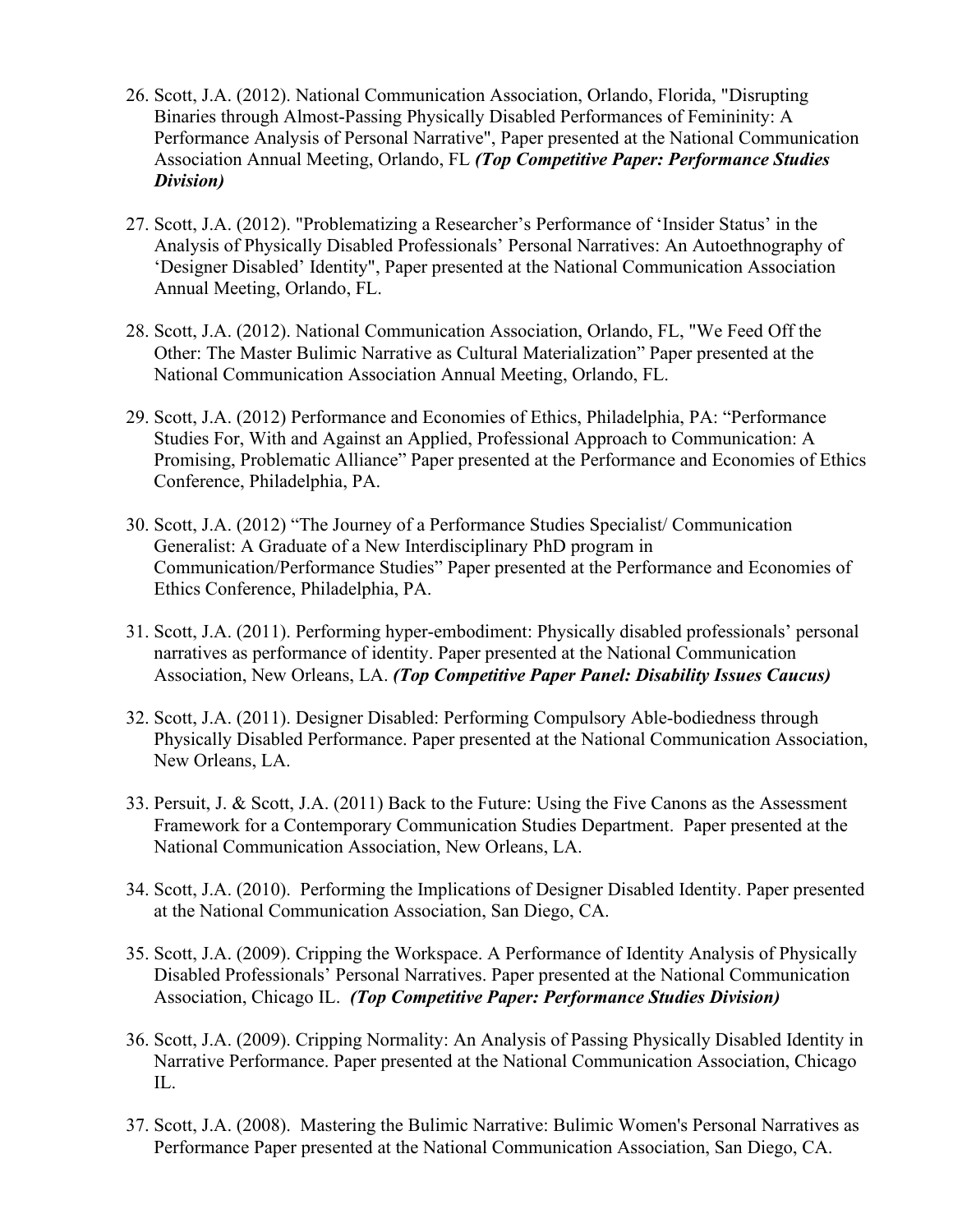- 38. Scott, J.A. (2008). [Wrinkling, Sagging, Threatening Skin: The American Fear of Aging in the](http://convention3.allacademic.com/one/nca/nca08/index.php?click_key=1&cmd=Multi+Search+Search+Load+Publication&publication_id=256360&PHPSESSID=893792e89cf852703f205a22864cd387)  [United States.](http://convention3.allacademic.com/one/nca/nca08/index.php?click_key=1&cmd=Multi+Search+Search+Load+Publication&publication_id=256360&PHPSESSID=893792e89cf852703f205a22864cd387) Presented at the National Communication Association, San Diego, CA.
- 39. Scott, J.A. (2008). Almost-Passing Masculinity and Femininity: A Script in Progress. Presented at the National Communication Association, San Diego, CA.
- 40. Scott, J.A. (2008). Subversive Bodies' Extraordinary Stories: A Performance of Identity Analysis of Physically Disabled Professionals Personal Narratives. Poster presented at the Society for Disability Studies, New York, NY *(Top Poster Award)*
- 41. Scott, J.A. (2007). Revised or Erased: A Critical Postmodern Performance Analysis of the Makeovers of Contestants of Color on *America's Next Top Model*. Paper presented at The National Communication Association, Chicago, IL.
- 42. Scott, J.A. (2007). [Performing Disabled Femininity: A Theoretical Exploration of the](http://64.112.226.77/one/nca/nca07/index.php?click_key=1&cmd=Multi+Search+Search+Load+Publication&publication_id=190919&PHPSESSID=faa32598f3eede408b612f1d6722b649)  [Physically Disabled Feminine Identity.](http://64.112.226.77/one/nca/nca07/index.php?click_key=1&cmd=Multi+Search+Search+Load+Publication&publication_id=190919&PHPSESSID=faa32598f3eede408b612f1d6722b649) Paper presented at The National Communication Association, Chicago, IL. *(Top Competitive Paper Panel: Performance Studies Division)*
- 43. Scott, J.A. (2007). [Revising Bodily Texts to the Dominant Standard: A Feminist Performance](http://64.112.226.77/one/nca/nca07/index.php?click_key=1&cmd=Multi+Search+Search+Load+Publication&publication_id=191038&PHPSESSID=faa32598f3eede408b612f1d6722b649) [Criticism of the Makeover Episode of America's Next Top Model.](http://64.112.226.77/one/nca/nca07/index.php?click_key=1&cmd=Multi+Search+Search+Load+Publication&publication_id=191038&PHPSESSID=faa32598f3eede408b612f1d6722b649) Panel Presentation at the Eastern Communication Association, Providence RI.
- 44. Scott, J.A. (May, 2007). The Physically Disabled Feminine Body as Performance of Identity. Presented at the Society for Disability Studies, Seattle, WA.
- 45. Scott, J.A. (November, 2006). Performing Unfeminine Femininity: Bulimic Women's Performance of Self in Personal Narratives. Paper presented at the National Communication Association Convention, San Antonio, TX. *(Top Debut Paper: Performance Studies Division)*
- 46. Scott J.A. (2005). Feminist Methodology and the Ethics of Conducting Performance Research with Physically Disabled Participants. Paper presented at the New England Women's Studies Association, Norwalk, CT.
- 47. Scott, J.A. (2004). Honey Don't Eat That! The Role of Character in Bulimic Women's Personal Narratives. Paper presented at the Eastern Communication Association, Pittsburgh, PA.
- 48. Scott, J.A. (2003). The Bulimic Master Narrative. Bulimic Women's Personal Narratives as Performance of Identity. Paper presented at the Eastern Communication Association, Boston, MA.

# **Peer-vetted short solo and duo performances** (11 total: 9 solo & 2 duo)

\* indicates undergraduate student co-performer

1. Scott, J.A. (2020). *Seizing: A Dual-Body Performance of Narratives of Seizures.* Competitevly selected as part of a Performance Hour at the National Commuication Association performed virtually due to the pandemic.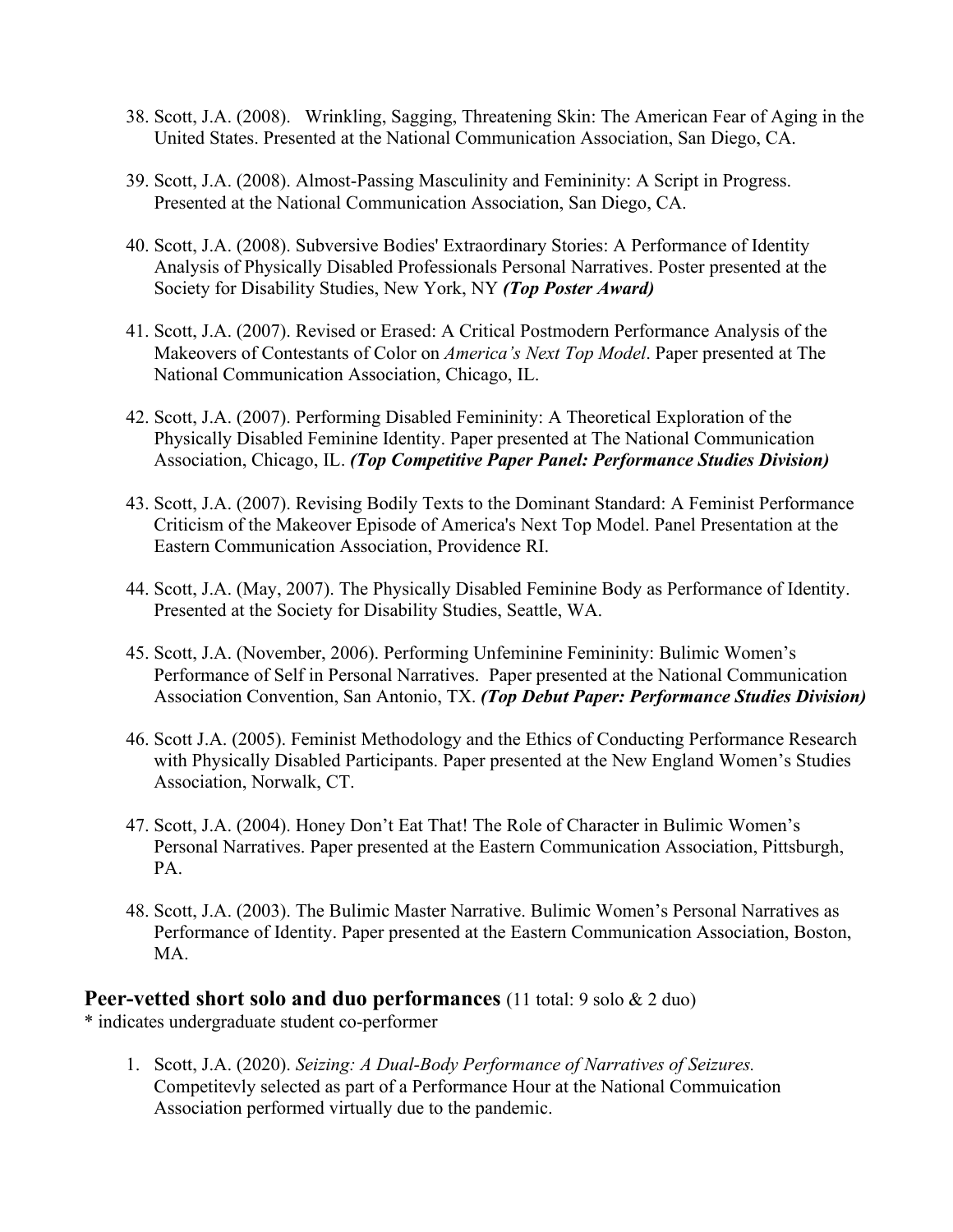- *2.* Scott, J.A. & \*Fleming, M. (2016). Hey, Dr. S: *The Disabled Body Up in Front and on The Margins,* Competitively selected performance hour at the National Communication Association in Philadelphia, P.A.
- *3.* Scott, J.A. & Fleming, M.\* (2016). Hey, Dr. S: *The Disabled Body Up in Front and on The Margins,* Competitively selected performance hour at the National Communication Association in Philadelphia, P.A.
- 4. Scott, J.A. (2014) *"3:27-9:32 AM: Sensing Time and Medical Intervention in a Natural Childbirth through a Disabled Body."* Competitevely Selected Short solo for performance as part of a Performance Hour at the National Communication Association in Chicago, IL
- 5. Scott, J.A., (2012) *"Dreamed Realities of a Limping Dancer",* Competively selected Solo Performance as part of a Performance Hour at the National Communication Association in Orlando, FL.
- 6. Scott, J.A (2012). *Performing DisABLEd Academic Motherhood.* Competitevly as part of a performance hour at the National Communication Association in Orlando, FL.
- 7. Scott, J.A. (2014) *"3:27-9:32 AM: Sensing Time and Medical Intervention in a Natural Childbirth through a Disabled Body."* Competitevely Selected Short solo for performance as part of a Performance Hour at the National Communication Association in Chicago, IL
- 8. Scott, J.A., (2012) *"Dreamed Realities of a Limping Dancer",* Competively selected Solo Performance as part of a Performance Hour at the National Communication Association in Orlando, FL.
- 9. Scott, J.A (2012). *Performing DisABLEd Academic Motherhood.* Competitevly as part of a performance hour at the National Communication Association in Orlando, FL.
- 10. Scott, J.A (2010). *Cripped Heroes: A Personal Narrative Performance Hour.* Invited Performance at University of Maine.
- 11. Scott, J.A. (2006). *We Feed off Each Other: Stories of Binging and Purging Bodies.* Invited Performance at University of Maine

# **Peer-vetted Ensemble Performances:**

*Note: Interactive Performance Hours competitively Selected featuring a group of scholar/artists*

- 1. McRae, C. Spangler, M., Beard, A. Huell, J. Rose, H. Dark, K., Lindemann, K. McGeough, D., Erdly, J. Kilgard, K. Scott, J. Stucky, N. MacDonald, S. Cunningham, S., Huber, A. (2015). *Holds, Hugs, Grips, and Grasps: Embracing Performance in as Pedagogy*. Ensemble performance presented at the National Communication Association, Los Vegas, NV.
- 2. Terry, D., Scott, J.A., Huell, J., McGeough, D., Shoemaker, D. Huber, A, MacDonald, S. Darnell, A. (2014). *Germinal Impressions: (Almost 100 Key Ideas from the last 100 years in (Almost) 90 minutes*. Ensemble performance presented at the National Communication Association, Chicago, Il.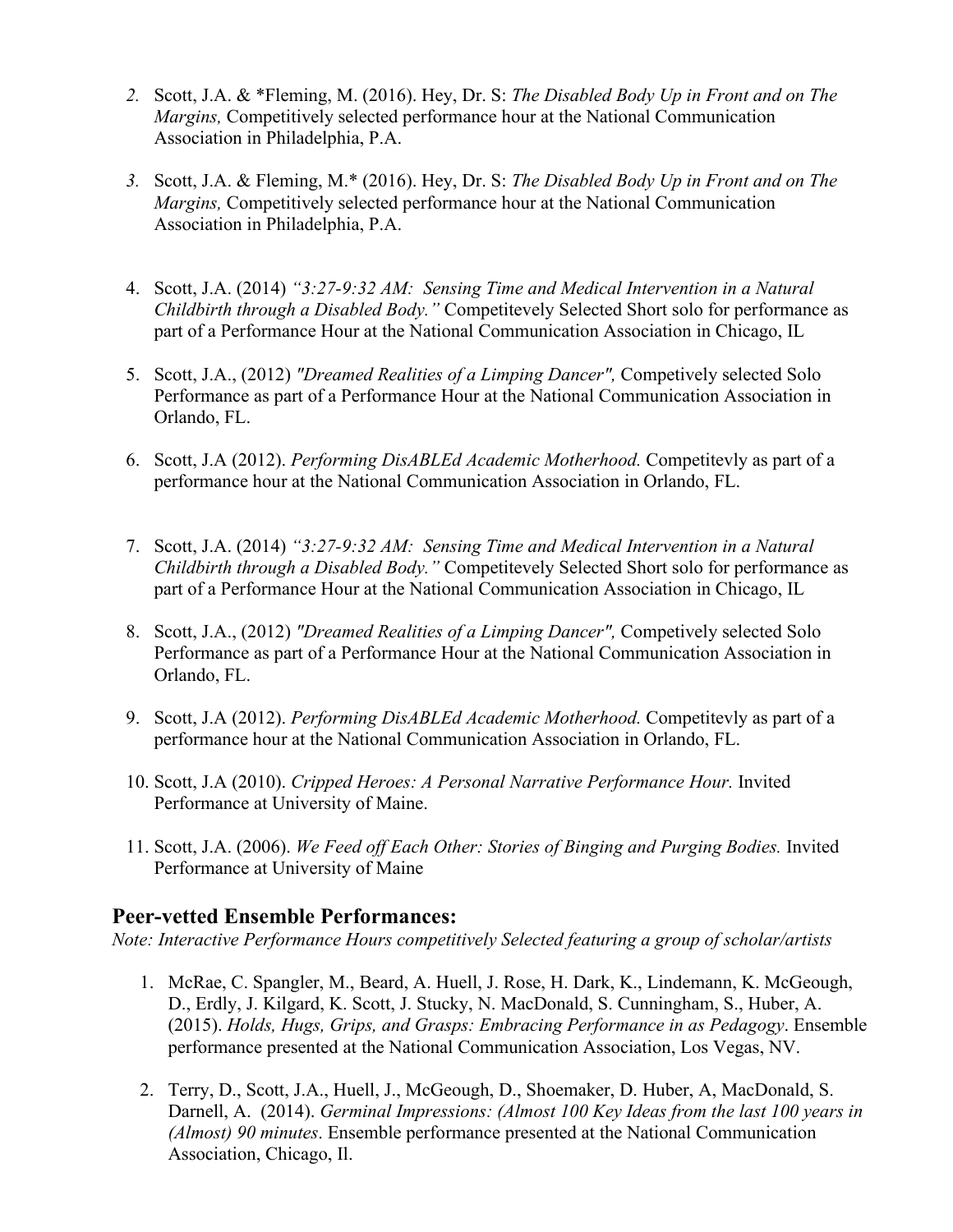- 3. Miller, T; MacDonald, S., Goltz. D., Kilgard, A., MacRae, C. & Scott, J. (2013) *Word of Mouth: Communicating Connections through Performance.* Ensemble performance at the National Communication Association, Washington, D.C.
- 4. Scott, J.A., Bolduc, W., Trimble, F. & \*Milliken, C, (2013). *Cripping: A Performance Ethnography of Physical Disability and Identity.* Multimedia Performance at the National Communication Association in Washington, D.C.

# **Invited Short Performances**

Scott, J.A. (2017). I accept my role: A Response to *Libretto of the Opera Deat of a Black Boy*  by Ed Mabrey. *Invited as part of the National Communication Association's Ensemble Opening Session/Plenary Plannel in Dallas, TX.*

# **External Visiting Artist in Residence Invitations**

**Note:** *Performance Scholar/Artists are invited to campuses for 3 to 5 day visits, and compensated to supplement curriculum, run workshops, give research presentations and performances*

- 1. University of Northern Iowa University Visiting Artist/Scholar (Postponed until Fall 2021 Dependent on Covid Travel Authorizations)
- 2. Pierce College Visiting Artist/Scholar (Postponed until Fall 2021 Dependent on Covid Travel Authorizations)
- 3. Monmouth College Visiting Artist/Scholar (Postponed until Spring 2022 Dependent on Covid Travel Authorizations)
- 4. University of Nevada-Reno Visiting Artist/Scholar (Postponed until Spring 22 Dependent on Covid Travel Authorizations)
- 5. University of Illinois, Carbondale Visting Artist/Scholar (November 2017)

# **Institutional Research Grants & Fellowships**

- 1. Applied Learning Innovation Research Fellow to form Applied Learning in the Arts Research Community, \$2500, 2019-2020
- 2. College of Arts and Sciences Faculty Travel Grant, \$1,000 Funded 2019
- 3. Cahill Grant, \$5000 for Seizing: Personal Stories of Living with Seizures, 2017
- 4. Competitively Selected Research Reassignment Semester, Fall 2017, UNCW
- 5. Scott, J. & Houtzer, H. "Student Undergraduate Research and Creative Achievement Award," 3,500. Advisor and Student co-submitted grant for summer undergraduate research mentored project. Funded May 2015.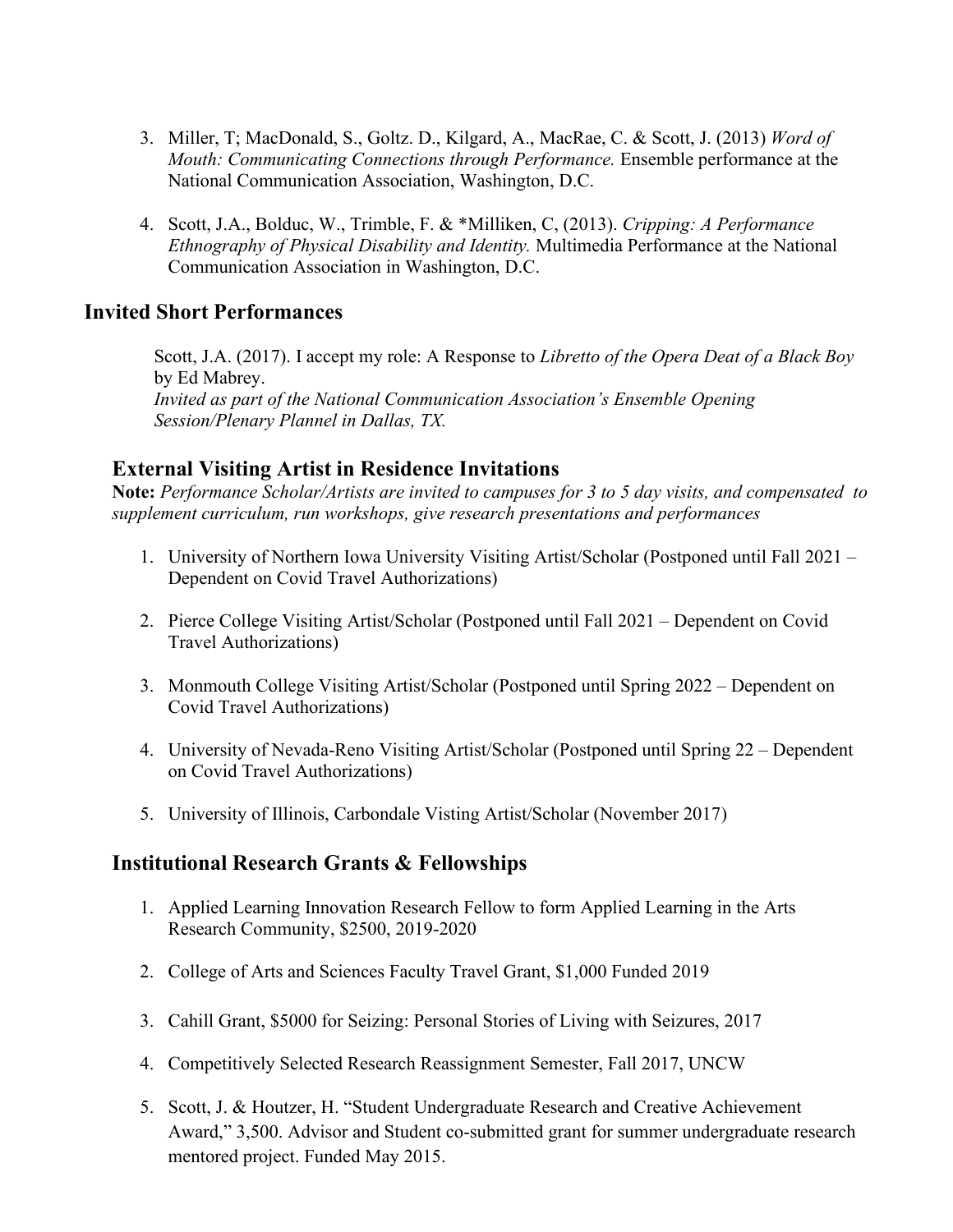- 6. Scott, J. "Faculty Summer Research Award," UNCW College of Arts and Sciences. 3,500 funded May 2013
- 7. Robertson, J.S., Reck, B., Sterrett, W., Scott, J., Jones, A.: Establishing an Interdisciplinary Mentoring Group at UNCW for Researchers Interested in K-12 Dropout Prevention. From the CFL Advisory Board. 5,000, Funded. May 2011
- 8. Chase Distinguished Research Fellowship Recipient, University of Maine, 2008
- 9. Maine Economic Improvement Fund Summer Research Fellowship, University of Maine, 2008.
- 10. Graduate Summer Research Fellowship, University of Maine, 2007
- 11. Scott, J.A. Competitive Travel Grants for \$800 awarded each Spring and Fall for Graduate Student Travel by the University Graduate School 2006-2010.

# **TEACHING EXPERIENCE**

# **University of North Carolina Wilmington**

### **Instructor of Record & Course Design**

Com 116-001: Performance of Literature Com 116-300: Honors Performance of Literature Com 116-800: Performance of Literature (online-asychronous) Com 211-001: Storytelling and Culture Com 212-001: Storytelling in the Community (online-hybrid) Com 302-001: Applied Qualitative Research (online-hybrid) Com 313-001: Storytelling and Community Engagement (online-hybrid) Com 413-001: Storytelling and Identity Com 415-001: Performance Practicum: Filming an Ethnography Com 415:001: Performance Practicum: Staging Ethnography for Social Justice (online-hybrid) Com 495-001: Performance Ethnography in Action Hon 110-302: Honors first Year Seiminar: The Power of Story (online-hybrid) Hon 210-303: Storytelling and Cultural Production (online-hybrid) Gls 592-801: Storytelling, Identity, and Becoming Who we Are (online-hybrid) Gls 592-802: Stories of Embodiment (online-hybrid)

# **Student Research Advising:**

### **Graduate Thesis Committees**

Sarah Stephens. (Defense Scheduled for 20201). "Between Reveleries." MFA in Creative Writing Poetry Thesis. Committee member. University of North Carolina Wilmington.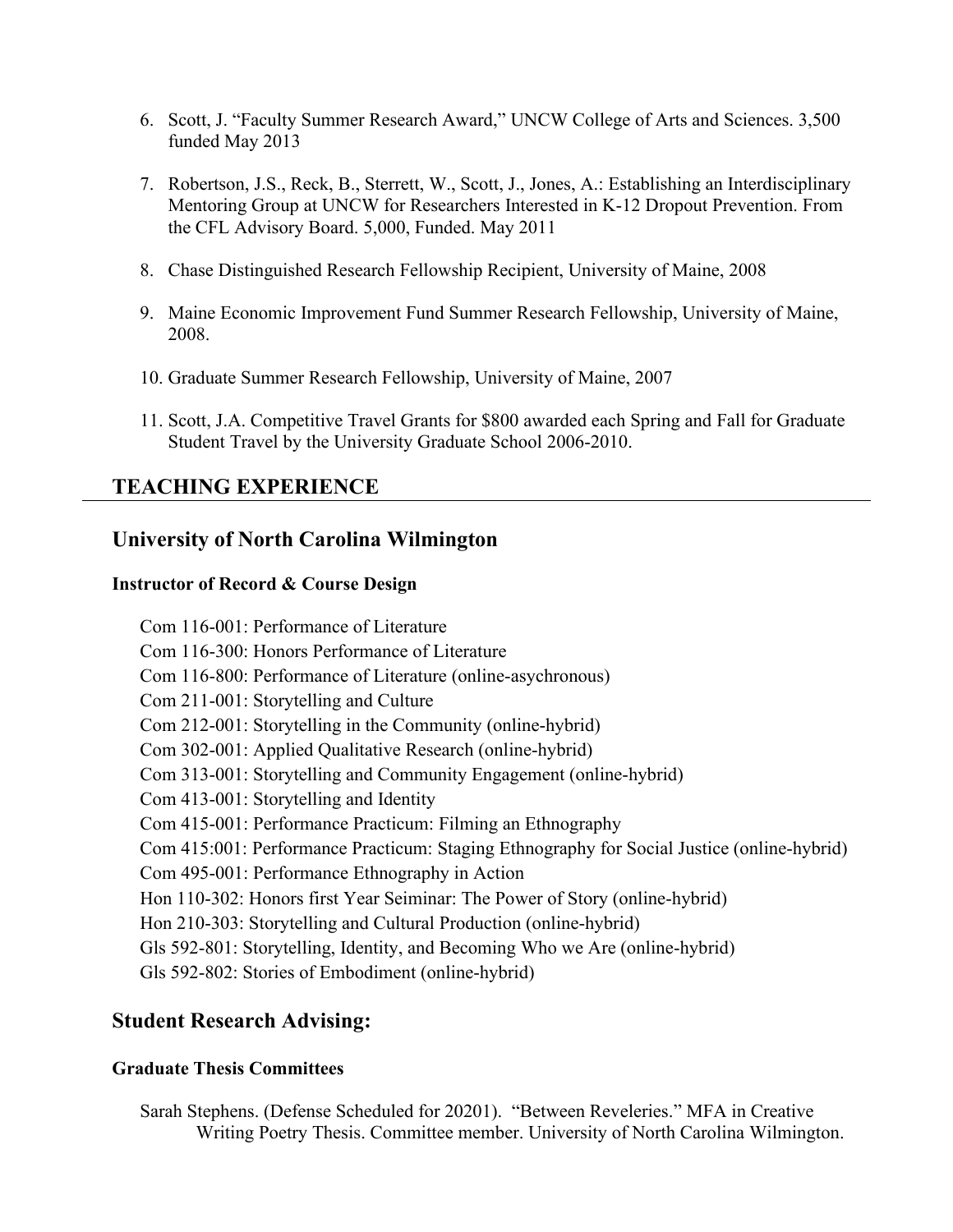Courtney Burkes. (2020). "Speaking Intersectionally." M.A. in Communication Education. Committee member, San Jose State University.

### **Undergraduate Research Advising**

- 1. Felicia Hellinger (2021). Undergraduate Honors First Year Research Experience, "Narratives of Transnational Adoption," (First Year Research Experience Advisor).
- 2. Ali Kahn (2020). Undergraduate Honors First Year Research Experience "Narrating Mascuininty and Body Image." (First Year Research Expereince Advisor).
- 3. Sidney Wolmouth (2019). Undergraduate Honors First Year Research Experience Advisor, "A Dialogic Narrative Analysis of Young Adults Living with Depression." (First Year Research Experience Advisor).
- 4. Nikki Kroshl. (2019). Undergraduate Honors Thesis Member for Communication Studies Department. "Not So Different After All: Witchcraft as Religious Fundamentalism in *Chilling Adventures of Sabrina* Adapted Across Mediums." (Honors Thesis Committee Member).
- 5. Kathryn Lane Smith (2018). "Understanding Hispanic Experience in Wilmington NC: A Phenomenological Narrative analysis." (Honors Thesis Advisor).
- 6. Hunter Houtzer "Co-Creating Identity and Children's Literature through Narrative Interviewing." (Honors Thesis Advisor January, 2015 – January 2016).
- 7. Hunter Houtzer (2015). "She Was Here": Personal Narrative Performance During Memory Loss and the Loss of Culturally Uncomfortable Identities, (Summer Undergraduate Research and Creative Achievement Grant Advisor).
- 8. Elaine Pettitigout (2013). "Understanding my Grandparents' Divorce: An Autoethnography." (Honors Thesis Advisor).

### **Directed Independent Undergraduate Research**

- 1. Lena Moriarty (Spring 2018). Advanced Performance Leadership and Publicity Coordination for Autoethnographic Performance.
- 2. Gilbert Neiz. (Sprng 2018). "Web and Social Media Research, Design and Coordination for Non-Profit Performance Troupes."
- 3. Casey McAnarney (Summer 2017). "Website and Logo Applied Research Design for UNCW Performance Studies."
- 4. Kirk Robinson (Spring 2016). "Applied Research in Direction of a Children's Storytelling troupe."
- 5. Jared Daye (Spring 2016). "Applied Documentary Research and Performance Ethnography for Children."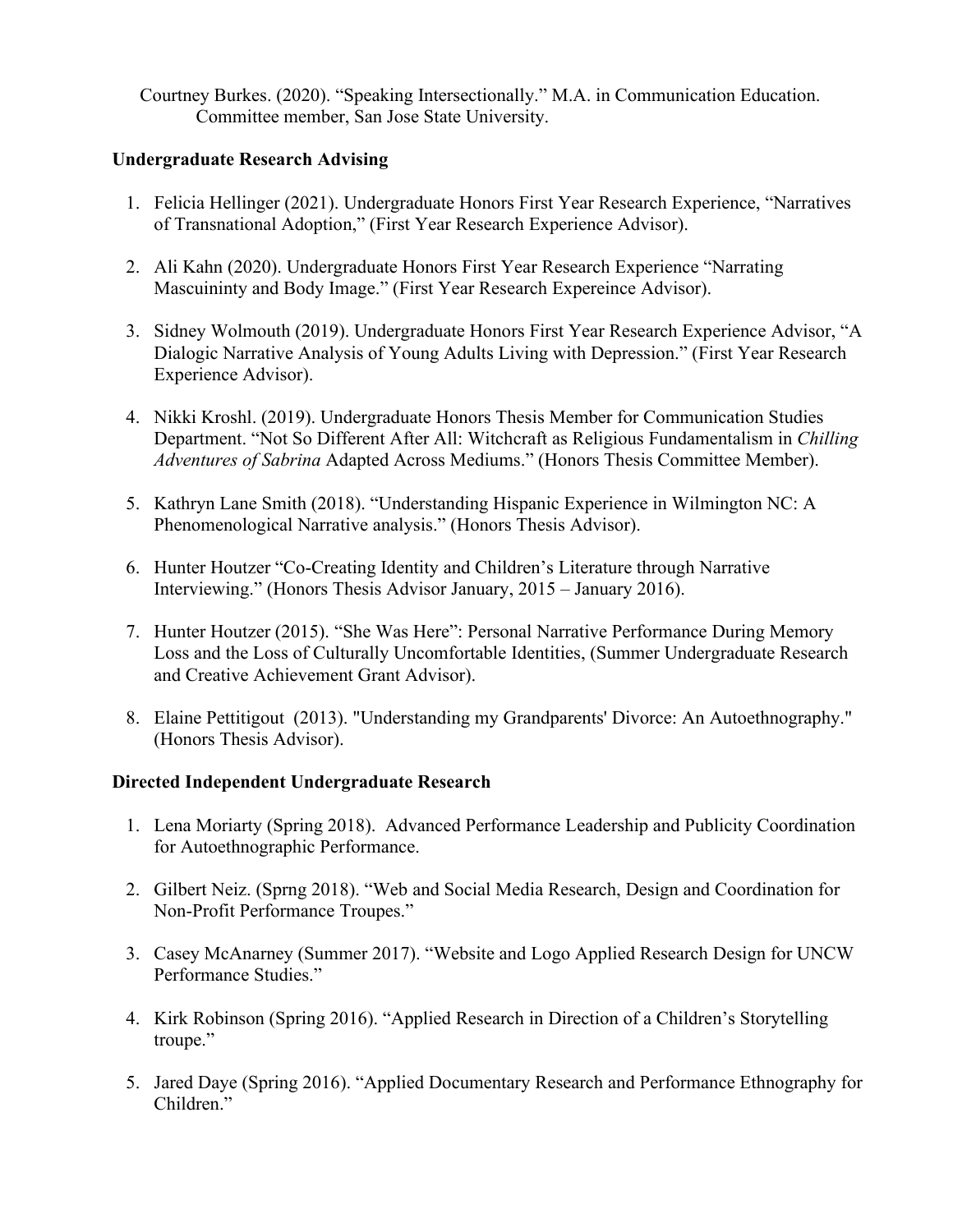- 6. Joseph Baker (Summer 2015). "Developing an Interactive Web Presence for Children's Storytelling."
- 7. Blake Cissel (Spring 2014). "Coordinating and Applied Design Research for Performance Ethnography for Children."
- 8. Casey Milliken (Spring 2014). "A Performance Ethnographic Study of Women's Choices to Not Shave."
- 9. Lauren Busch (Fall 2013). "Father's Objectifying Daughters: A Performance of Narrative Analysis."
- 10. James Connelly (Spring 2012). "A Pedagogical Performance Exercise: Teaching Children's Storytelling to Elementary Students."

## **UNCW Grants Awarded for Teaching Innovations**

- 1. FYRE & CCURE Mentoring Collaborative, \$1500, Funded 2021
- 2. College of Arts and Science Online Curriculum Development Grant, \$5000, Funded 2020
- 3. Covid Community Engagement Pedagogy Initiative, \$750, Funded 2020
- 4. Online Curriculum Development Grant for Covid-19, \$4000, Funded 2020
- 5. Community Engagement Covid Adaption Grant, \$700, Funded 2020
- 6. E-Teal Hurricane Curriculum Grant, \$500, Funded 2018
- 7. Summer Curriculum Development Grant, UNCW, 3,000, Funded 2018
- 8. Scott, J. "UNCW E-Teal Applied Learning Initiative Supplement 2.0, \$2,500. Funded, May 2017.
- 9. Scott, J. "UNCW E-Teal Applied Learning Initiative Supplement 2.0, \$2,500. Funded, May 2016
- 10. Scott, J., Fleming, M. & Norris, J. "UNCW Community Engagement Grant Award," \$3,500. Funded January 2016 (**NOTE: undergraduate student co-investigators)**
- 11. Scott, J. Brophy, A, & Garrett, A. "UNCW E-Teal Applied Learning Initiative" 3,500. Funded October 2015.
- 12. Scott, J. "E-Teal Applied Learning Grant," UNCW E-Teal Applied Learning Initiative 3,500. Funded October, 2014.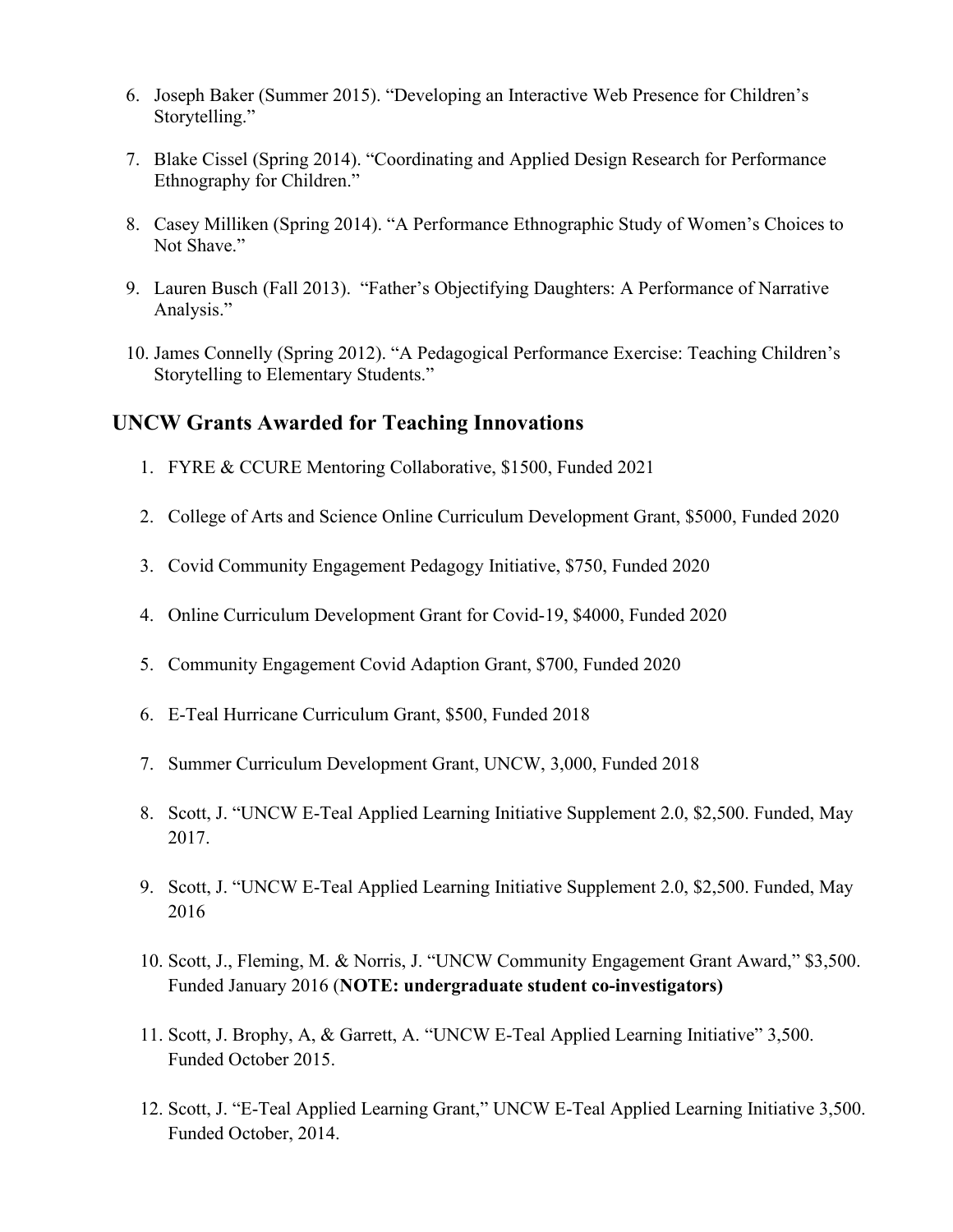13. Scott, J.,"CTE Summer Pedagogy Grant," UNCW Center for Teaching Excellence Summer Pedagogy Development Award. 3,500.00, Funded. May 2014.

# **University of Maine**

### **Instructor of Record & Course Design**

CMJ 103: Introduction to Public Communication, Presidential Teaching Fellow Large lecturer and Graduate Teaching Assistant Lab Coordinator (2009-2010) WST 201: Women and Body Image: Beauty as Cultural Performance (2009) HED 598: Communication in Higher Education (2010) CMJ 103: Introduction to Public Communication (2007-2008; Summer 2009)

## **Co-Instructor**

WST 101: Introduction to Women's Studies (2007-2008)

## **Graduate Teaching Assistant**

CMJ 566: Seminar in Aesthetic Communication (2010) WST 410: Feminist Theory (2008-2009) HED 677: Seminar in Epistemology in Higher Education (2009) EDS 510: Educational Research Methods (2006-2007)

# **SERVICE**

# **Professionally Related Service**

# **Associate and Contributing Editor for Academic Journals**

- 1. *Text and Performance Quarterly,* 2012-present
- 2. *National Communication Performance Review Board*, 2015-present
- 3. *Journal of International/Intercultural Communication,* 2020-present
- *4. Liminalities: A Journal of Performamnce Studies,* 2020-present
- *5. Communication and Critical/Cultural Studies, 2019-present*
- 6. *Disability Studies Quarterly,* 2013-2015
- 7. *Western Communication Journal*, 2013-2016
- 8. *Communication Teacher,* 2016-2020

# **Ad Hoc Reviewer for Academic Journals**

- 1. *Journal of Communication Pedagogy,* ad hoc Reviewer, 2021-present
- 2. *Journal of Autoethnography,* Ad hoc Reviewer, 2019-present
- 3. *Women's Studies in Communication,* Ad hoc Reviewer, 2019-present
- 4. *Liminalities: A Journal of Performance Studies,* Ad hoc Reviewer, 2017-present
- 5. *Departures, A Journal of Critical Qualitative Research*, Ad hoc Reviewer, 2014 present
- 6. *Disability Studies Quarterly,* Adhoc Reviewer, 2012-present
- 7. *Advertising and Society Review*, Ad hoc Reviewer, 2013

# **Academic Conference Leadership & Service**

### **Elected Positions:**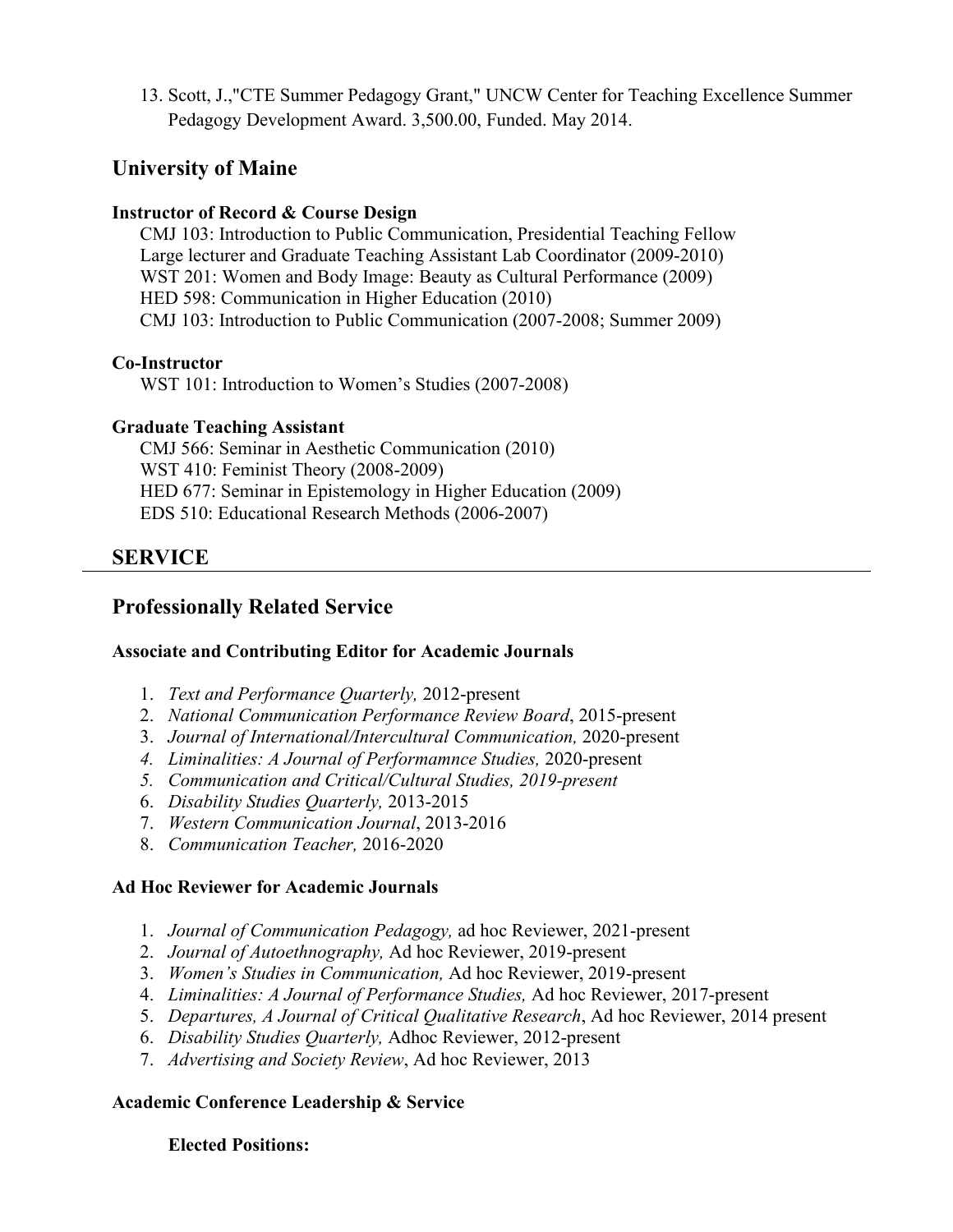\**A chair for the National Communication Association is an elected 4-year position that includes conference program planning, overseeing the budget, overseeing division awards, and communicating with the legislative assembly and conference administration*

- 1. \*Chair, Performance Studies Division, National Communication Association (2020-2024)
- 2. Legistlative Assemby Representative, 2020-2023
- 3. \*Chair, Ethnography Division, National Communication Division, 2018-2022
- 4. \*Chair, Disability Issues Caucus, National Communication Association, 2018-2022
- 5. Nominations Committee for the Performance Studies Division of the National Communication Association, Eastern States Representative. (2018, 2010).
- 6. Secretary, Disability Issues Caucus, National Communication Association (2007-2009).

## **Appointed Positions:**

- 1. Diversity Task Force Strategic Planning Committee, National Communication Assocaition 2021-present (2021 one year commission)
- 2. Ethnography Division Awards Committee Chair, 2021.
- 3. Donald Ecoyd Award for Outstanding Teaching in Higher Education Committee, 2020-2023.
- 4. Lilla Heston Award for Outstanding Scholarship in Interpretation and Performance Studies, 2016-2019
- 5. Awards Committee Chair, Performance Studies Division, (2015-2019)
- 6. Best Book Chapter Award Committee for the Ethnography Division of the National Communication Association (2015)
- 7. Research Committee for the Performance Studies Division of the National Communication Association, Committee Member, elected. (2011-2014).
- 8. National Communication Association's Performance Studies' Division's ad hoc committee member for 100<sup>th</sup> Anniversary Planning (November 2010-2014).
- 9. Chair, Membership Publications Committee, Disability Issues Caucus, (2008-2009)

# **Adhoc Reviewer Conference Papers:**

- 1. National Communication Association Critical and Cultural Studies Division, Reviewer (2015-present)
- 2. National Communication Assocation Theatre and Multimedia Division, Reviewer (2014 present)
- 3. National Communication Association Ethnography Division, Reviewer (2013-present).
- 4. National Communication Association Performance Studies Division (2013-present)
- 5. National Communication Association Disability Issues Caucus (2008-present)

# **Service at the University of North Carolina Wilmington**

# **Wilmington Community Performances and Screenings**

- 1. Scott, J.A (writer/performer) Trimble, F. (Director). (February 2020). Public Performance: *Gazed at: Stories of a Mortal Body*, UNCW campus.
- 2. Scott, J.A. (writer/director), Student Cast and Crew (performers/producers) (November 2019). *Seizing: Personal Stories of Living with Seizures.* UNCW Campus
- 3. Scott, J.A. (Director 2016-present) *Just Us: A Performance for Social Justice* local performances UNCW Campus & Old Books on Front Street (virtual due to the pandemic for 2020-2021 season*.*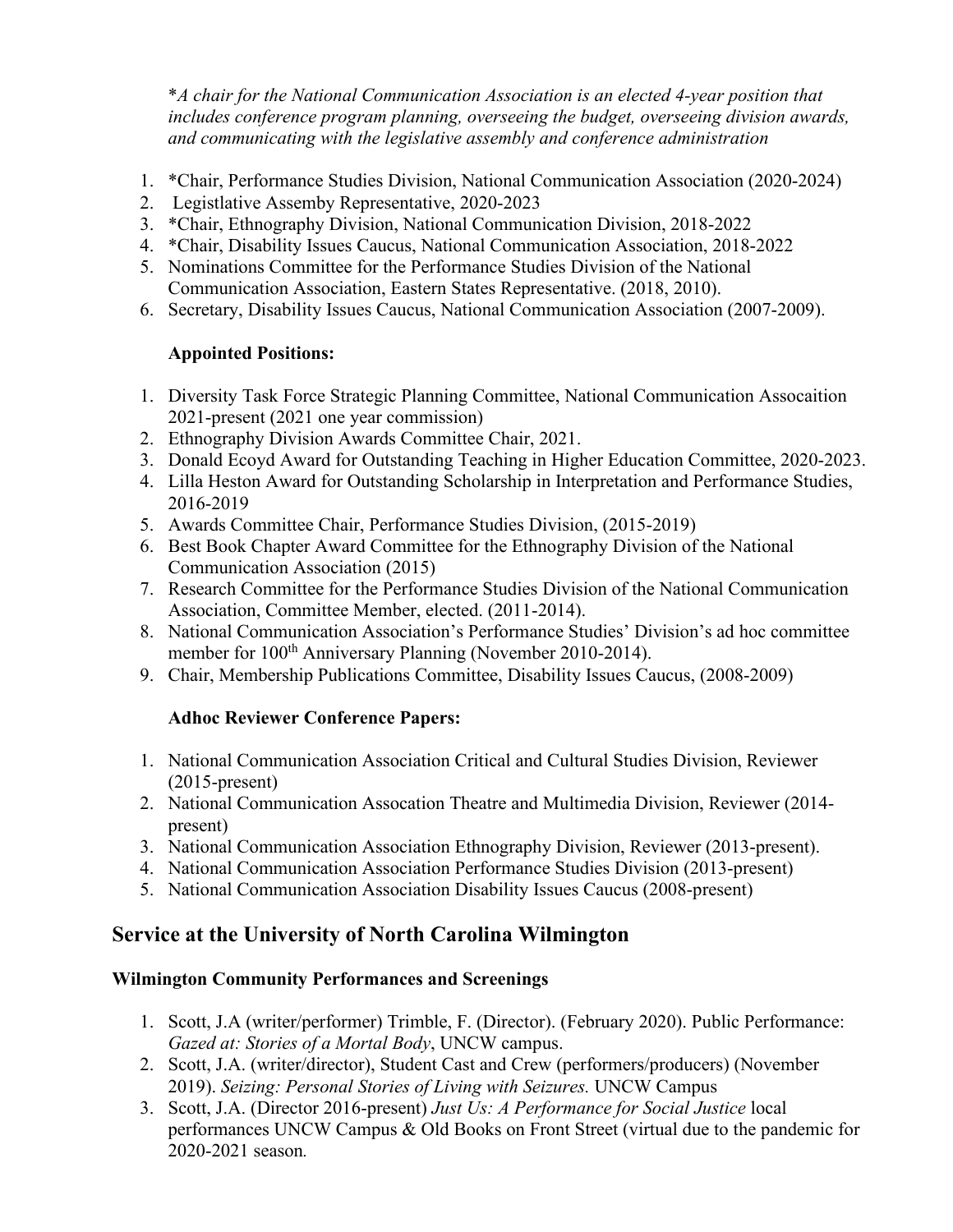- 4. Scott, J.A. (Director 2010-present) for the UNCW Storytellers local performances for lor elementary schools. (virtual for the 2020-2021 academic year).
- 5. Scott, J.A. (Director 2012-present) for the Hawk Tale Players local performances for elementary schools (virtual for the 2020-2021 academic year).
- 6. Director (October 2015). for *Memories that Matter: A Performance Ethnography of Memory Loss.* public screening with talkback, Wilmington, NC.
- 7. Miller, T. & Scott, J.A. (co-directors) (October 2015). *Body Maps,* UNCW Campus.
- 8. Scott, J.A. (writer/director) Boldoc, W, & Trimble, F. (directors) (October 2013) *Cripping: A Performance Ethnography of Disabled Identity*, public screening with talkback
- 9. Scott, J.A. (2011-2013). Director for Storytelling in the Community for Community Campus after school programs.
- 10. Scott, J.A. (October 2013). Director for Storytelling in the Community Halloween Performance at the Children's Museum.

## **University-Based Community Talks**

- 1. Scott, J.A. (October, 2017). "The Power of Story: Telling Stories that Matter in Daily Life." Guest Lecture for UNCW College of Arts and Sciences 'College Days.
- 2. Scott, J.A. (February 2015). "Teaching Reading Summary Comprehension through Experimental Performance of Personal Narrative: A Class exercise." Guest Lecture for local K-12 Teacher Enrichment through Watson School of Education.
- 3. Scott, J.A. (October, 2014). "Memories that Matter: Finding Your Story." Guest Lecture for UNCW College of Arts and Sciences 'College Days.' UNCW Campus.
- 4. Scott, J.A. (October 2014). "Fundamentals of Qualitative Research" Integrated Marketing Communication Seminar, UNCW campus.
- 5. Scott, J.A. (2011). Master Narratives of Disabilty in Culture. Guest Lecture for UNCW College of Arts and Sciences 'College Days', UNCW campus
- 6. Scott, J.A. (2009). "Women, Disability, and Professionalism." Guest Lecture for University of Maine's Women's Showcase. University of Maine Campus.

### **University Administration**

- 1. Graduate Coordintaor for Graduate Liberal Studies May, beginning May 2021.
- 2. Graduate Liberal Studies M.A. Advisory Board 2020-present
- 3. Faculty Senate Hearings Committee, 2018-present
- 4. University Studies Pilot Assessment Committee, 2020-2021
- 5. Applied Learning Innovation Fellow, 2019-2020
- 6. Faculty Senate Research Committee, 2016-2020
- 7. Coordinator for the Development of an Interdisciplinary Minor in Social Justice and Community Engagement (with Jeanine Minge), 2017-present
- 8. Center for Teaching Excellence Diversity Fellow, 2018-2019
- 9. Institutional Review Board University Committee, 2018-2019
- 10. University Assessment Committee, 2017-2019
- 11. CSurf Advisory Council, 2016-2018
- 12. Student Leadership Conference Invited Speaker, 2016
- 13. New Faculty Orientation Small Group Facilitator on Applied learning and University Grants, 2016
- 14. Provost Advisory Committee, 2015-2016
- 15. Women's Studies Advisory Board, 2012-2013
- 16. Reviewer for Applied Learning Assessment, 2015, 2016, 2017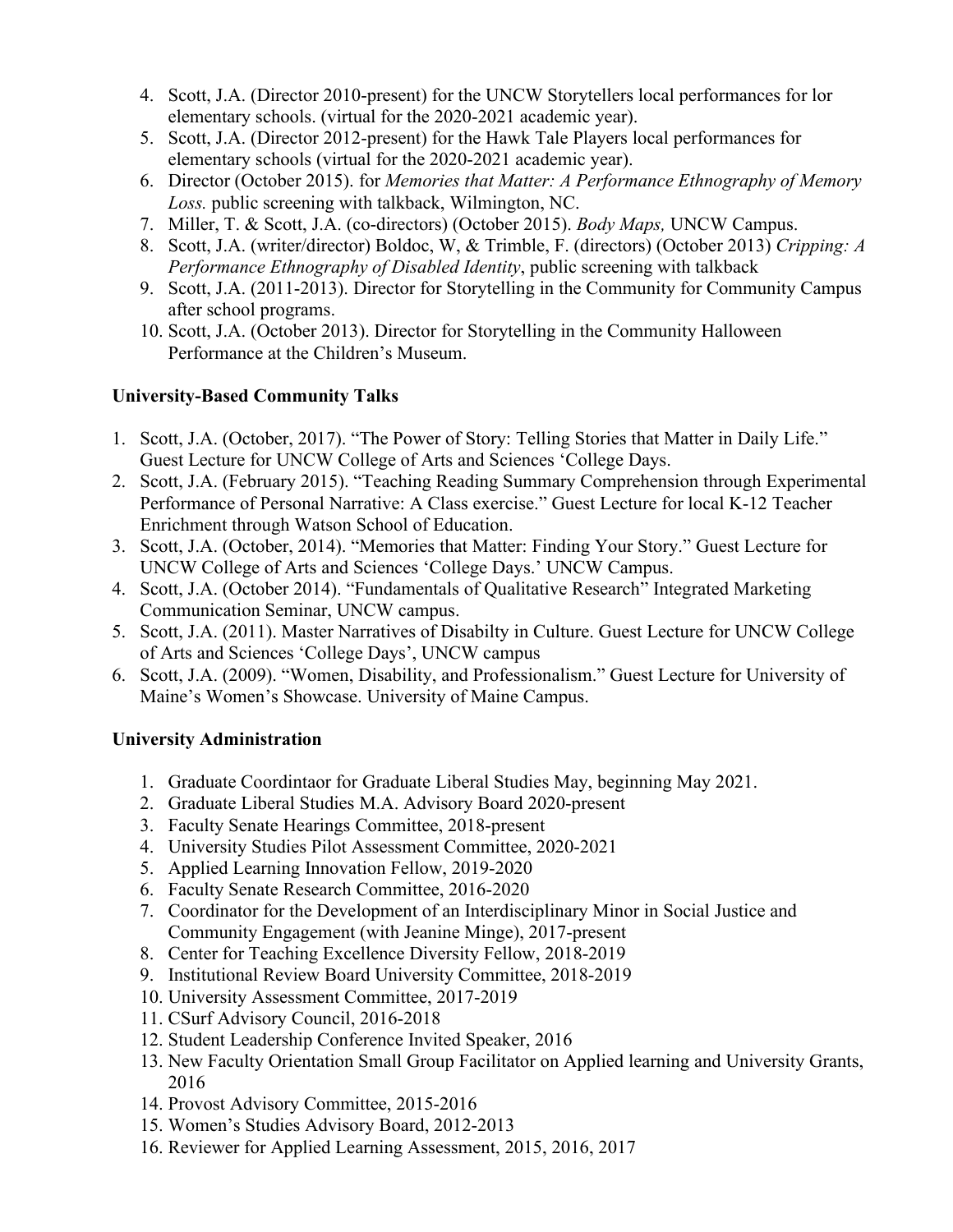### **College of Arts and Sciences**

- 1. Department Representative to University Studies, 2020-present
- 2. Committee for Selection of College of Arts and Sciences Artist in residence, 2019-2020
- 3. College of Arts and Sciences Continuing Learning Presenter, Fall 2011, 2014, 2017
- 4. Darwin Day Lightening Talk Presenter, Spring, 2017
- 5. Orientation Student Leaders Group Interview Facilitator, Fall 2010

#### **Department of Communication Studies**

- 1. Policy Committee (Chair), 2019-present
- 2. Bachelor of Science in Communication Studies Proposal Committee, 2012-present
- 3. Search Committee, Tenure-Track Assistant Professor, 2018
- 4. Curriculum Committee 2015-2018
- 5. Assessment Committee, 2010—2014; 2017-2018
- 6. Admissions and Gateway Committee, 2010-2018
- 7. Faculty Mentoring Ad Hoc Committee, 2010-2018
- 8. Performance of Literature Instructor Coordinator, 2014-present
- 9. Faculty Senate 2011-2012; 2015-2016
- 10. Carolina Communication Conference Planning Committee, 2015-2016
- 11. Graduate Program in Communication Studies Exploratory Committee, 2012-2014
- 12. Faculty Advisor for the UNCW Storytellers and Hawk Tale Players, 2010-present
- 13. Search Committee, Tenure-Track Assistant Professor, 2011-2012
- 14. Student Awards Committee, 2012
- 15. Advancement Committee, 2010-2012

#### **University of Maine Service**

- 1. Graduate Student Representative to the University of Maine Board of Trustees 2009-2010
- 2. Graduate Teaching Assistant Support Network Coordinator, 2003-2010
- 3. Grants Officer, Graduate Student Government, 2008-2009
- 4. Provost Search Committee, 2008
- 5. President, Graduate Student Government, 2006-2008
- 6. Graduate Student Representative to the Graduate Faculty Board, 2006- 2008
- 7. Graduate School Strategic Planning Committee, 2005-2006
- 8. Graduate Student Representative to the Faculty Senate, 2004-2005
- 9. Graduate Research Exposition Organizer, 2004-2005
- 10. Vice President, Graduate Student Government, 2004-2005
- 11. Senator Student Government, 2002-2004

#### **Research and Teaching in the Press**

- 1. [Embodied: Sex, Dating and Physical Disabilities, WUNC State of Things, August 20,](https://www.wunc.org/post/embodied-sex-and-dating-physical-disabilities)  [2020.](https://www.wunc.org/post/embodied-sex-and-dating-physical-disabilities)
- 2. [How Undergraduate and Elementary Students Learn Through Performance.](https://www.natcom.org/communication-currents/how-undergraduate-and-elementary-students-learn-through-performance) Communication Currents, National Communication Association, January 9, 2020.
- 3. UNCW Professor Julie-Ann Scott-Pollock Wins Prestigious Donald H. Ecroyd Award for Outstanding Teaching in Higher Education, UNCW Public Relations, September 16, 2019